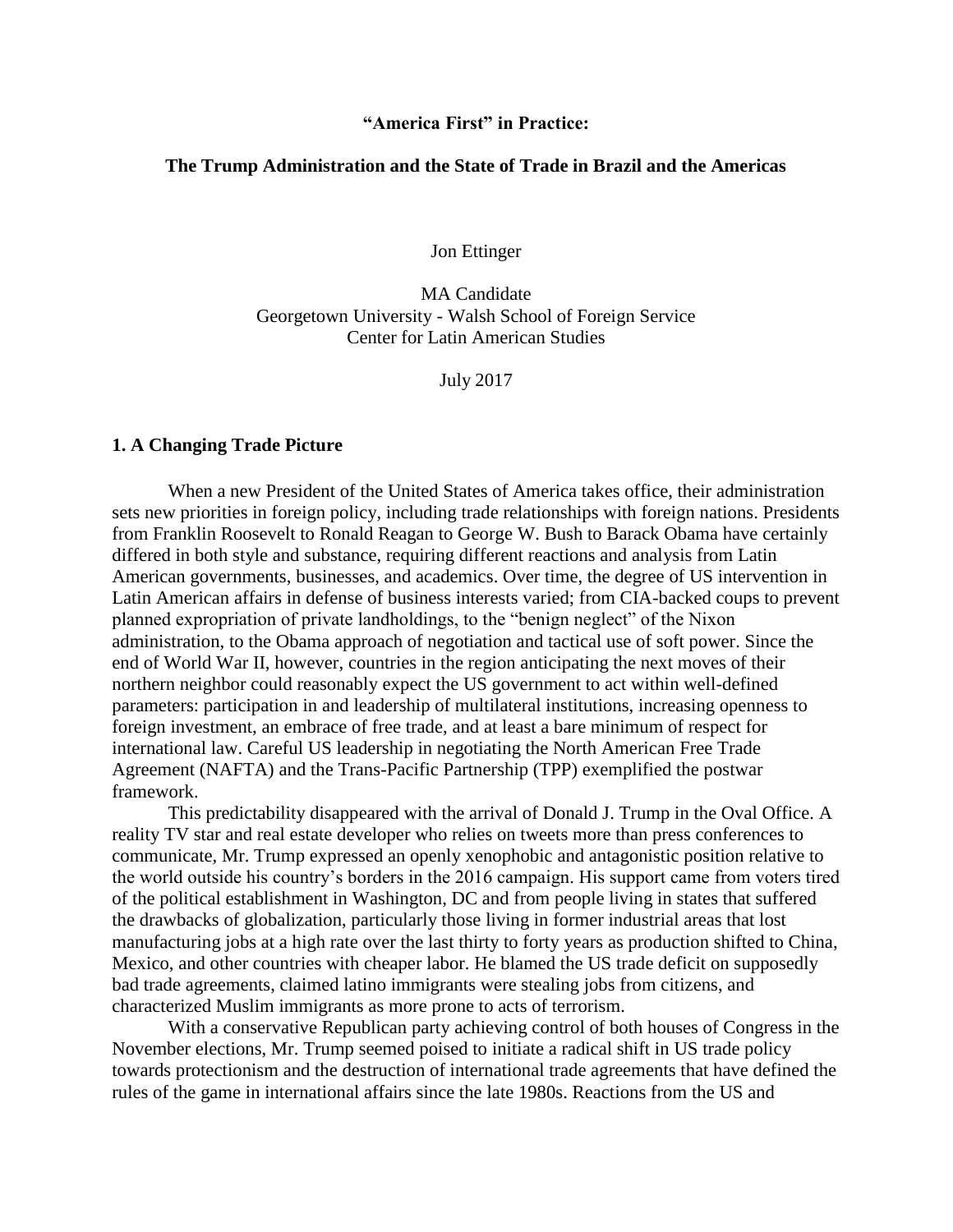international media have ranged from cautiously optimistic predictions on the prospects for deregulation to panicked speculation that the new president will trigger a global trade Apocalypse with his seeming disregard for international and US law, diplomacy, and relationships with key allies.

This paper addresses the following questions: First, what concrete trade policy actions has the Trump administration actually taken in its first six months, and how do these actions compare to the rhetoric of Mr. Trump and his advisors? Second, based on these observations, what might Latin American, and specifically Brazilian, observers expect from this US administration moving forward? The evidence suggests that despite some flashy moves designed to appeal to a core base of voters in the United States, the Trump administration's trade policy does not represent the pending destruction of the international order. It can best be characterized as inconsistent and contradictory, fractured by internal conflicts between Mr Trump's economic advisors. Certain countries in the Western Hemisphere certainly have cause for serious concern. That said, the clearest short-term outcome of "America First" is, in fact, the weakening of US supremacy in commerce and diplomacy. In short, "Mr. Trump has relinquished America's role of stewardship of the global rules-based system."<sup>1</sup>

## *1.1 Outline of Topics*

The paper begins with an overview of official White House positions, executive orders and memoranda, and other actions on trade since Mr. Trump took office. The subsequent section analyzes the positions of the president's cabinet and key economic advisors, noting the competition between a hard-line nationalist and a moderate/globalist faction. Next, the role of the United States Congress in setting trade policy is clarified, as well as the complex and often contentious relationship between this president, Republican Party leaders, and influential congressional committees that may circumscribe the extent of the changes that Mr. Trump can make. Moving on to the hot topic of trade agreements, TPP and NAFTA are discussed in the context of the administration's withdrawal from the former and its announcement of intent to renegotiate the latter.

The focus then expands to the regional impact of Mr. Trump's first six months. Starting with a Brazilian perspective, this portion of the essay outlines prospects in the short and medium term for the bilateral diplomatic and trade relationship with the US, including the possible impact of Operation Lava Jato and the current political crisis. This discussion is followed by a sketch of first contacts between the Trump administration and other key regional players, including Colombia, Argentina, and Chile. The projected effects of proposed US budget cuts on aid and development in the region are also briefly discussed, as well as the impact of less visible policy shifts such as the reinstatement of the "Mexico City Policy." Finally, the paper concludes by summing up the main points that policymakers and other Latin American observers should take away from Mr. Trump's trade policy.

#### **2. Six Months of Trumponomics**

The editorial board of the *The Economist* summed up a comprehensive interview with the President on economic policy with the byline, "Donald Trump's economic strategy is

<sup>&</sup>lt;sup>1</sup> "The Trump Administration Starts to Turn Up the Heat on Trade," *The Economist*, April 27, 2017, www.economist.com.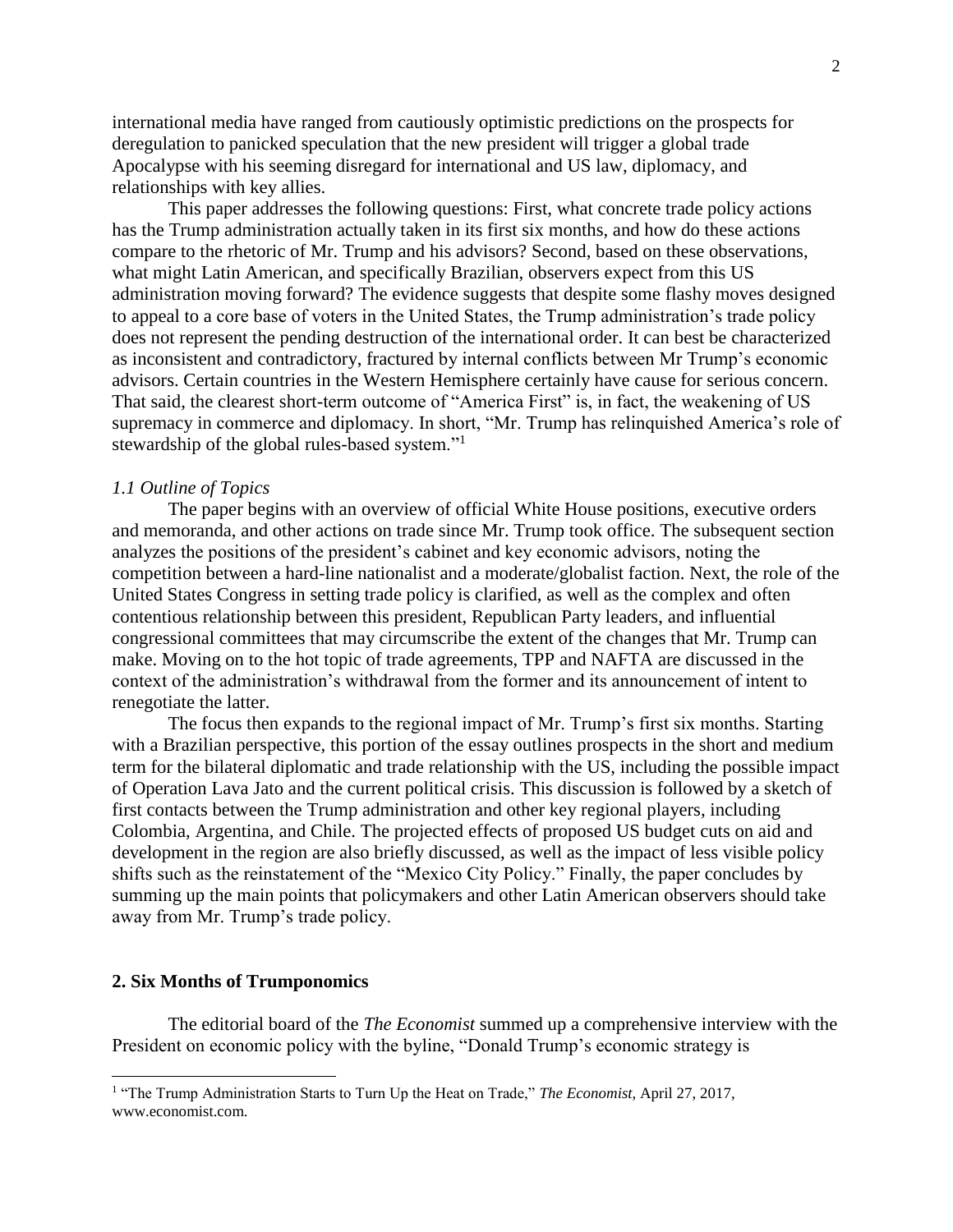unimaginative and incoherent."<sup>2</sup> Most commentators agree that Mr. Trump misunderstands fundamental principles of macroeconomics and seems incapable or unwilling to change his preexisting beliefs in the face of evidence. While some economic advisors in the White House have attempted to sway him to moderate his protectionist rhetoric with varying degrees of success, "when it comes to the president's economic policy agenda...it seems only one voice counts: Mr Trump's."<sup>3</sup>

So just what does the President of the United States believe about trade? While he has changed his positions on countless issues many times in the last two years, the White House's policy positions, the President's executive orders and memoranda, and the composition of Mr. Trump's economic council reveal some consistent elements. First, the real estate magnate president approaches international politics like the "zero-sum terms of a property transaction"<sup>4</sup> where his goal is to gain more than the party across the table. This helps explain his preference for bilateral negotiation rather than multilateral agreements. Second, he insists on a very particular concept of fairness in trade relationships, what Peterson Institute of International Economics fellow Gary Hufbauer refers to as "mirror image reciprocity" or "level" reciprocity.<sup>5</sup> That is, a US partner should not have barriers or subsidies in place unless the US does the same. In Mr. Trump's words, "We have nations where...they'll get as much as 100% of a tax or a tariff for a certain product and for the same product we get nothing, okay? It's very unfair."<sup>6</sup>

These first two elements contribute to the third key point: Mr. Trump's general opposition to globalization. Long before he announced his candidacy, he insisted that trade deals have benefitted the rest of the world at the expense of the United States. *The Economist*  concluded that "Mr Trump appears not merely to understand, but to share, the unfocused resentment of globalisation...harboured by many working-class Americans."<sup>7</sup> He emphasizes the importance of manufacturing and fossil fuel sector jobs and claims to represent the interests of dispossessed domestic workers in those sectors. The following section summarize the official policy and actions of the president and top administration officials in creating an often vague but consistently nationalistic set of economic goals.

## *2.1 White House Policy Positions on Trade*

The White House website lists several documents laying out Mr. Trump's foreign policy and trade priorities in very general terms that help frame his actions thus far in office. While his administration's rhetoric and actions do not always match, it is worth reading a few brief excerpts to provide context for Mr. Trump's actions.

The section entitled "America First Foreign Policy" emphasizes a principle of "peace through strength," insists on aggressive military action against terrorist organizations, and advocates for a buildup in military equipment. At the same time, the White House claims to "embrace diplomacy," reassuring observers that "the world must know that we do not go abroad in search of enemies, that we are always happy when old enemies become friends, and when old

<sup>&</sup>lt;sup>2</sup> "Cooking Up an Economic Policy," *The Economist*, May 13, 2017, www.economist.com.

<sup>3</sup> Ibid.

<sup>4</sup> Ibid.

<sup>5</sup> Gary Hufbauer, "Trade, security, and the U.S.-Mexico relationship" (panel event, Brookings Institution, Washington, DC, May 25, 2017).

<sup>6</sup> "What the President Wants: Excerpts from Our Interview with Donald Trump," *The Economist*, May 13, 2017, www.economist.com.

<sup>&</sup>lt;sup>7</sup> "Cooking Up."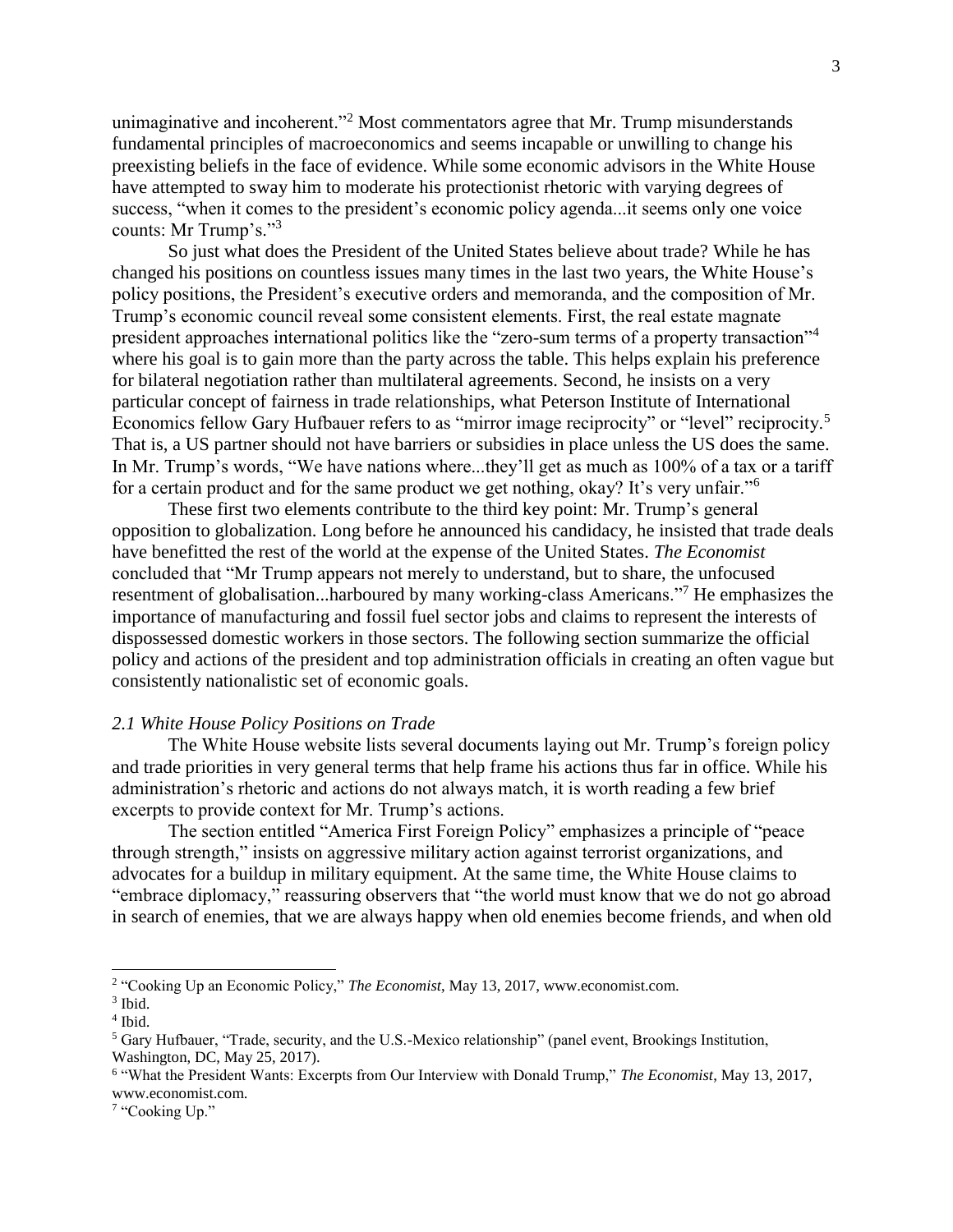friends become allies."<sup>8</sup> We have yet to see this alleged softer side of the Trump administration, especially as the president's proposed budget seeks to increase military spending while imposing drastic cuts on the State Department and US funding for international institutions.<sup>9</sup>

Narrowing in specifically on economic issues under the headline "Bringing Back Jobs and Growth," the policy position announces a bold goal to "create 25 million new American jobs in the next decade and return to 4 percent annual economic growth."<sup>10</sup> The administration has since revised that target to 3 percent of GDP per year, a number that most economists agree is still extremely ambitious. This section also identifies manufacturing sector as "the backbone of our economy,"<sup>11</sup> despite the fact that these jobs currently employ just 8.5 percent of American workers.<sup>12</sup>

Finally, Mr. Trump targets NAFTA and the TPP under the headline "Trade Deals that Work for All Americans." Repeating his campaign rhetoric that such agreements in their current from only benefit "insiders and the Washington elite" and have resulted in a "devastated manufacturing base," the president promises to put "tough and fair agreements" in their place.<sup>13</sup> The section states clearly that "President Trump is committed to renegotiating NAFTA" and that if Mexico and Canada refuse, he will trigger a unilateral US withdrawal from the agreement.<sup>14</sup> Since then, the president has indeed announced the US intention to renegotiate and both Canada and Mexico have agreed to the process. Significantly, the president has also followed through on the statement's promise to direct the Secretary of Commerce to find and punish violations of trade deals by partner nations; the sectors and countries affected by this directive will be discussed in further detail below.

#### *2.2 Executive Orders*

The President of the United States exercises authority over government agencies through Executive Orders, including general direction on the interpretation of regulations and the enforcement of laws and instructing agencies to start new initiatives. While the US President does not enjoy the same sweeping powers over economic activity as the presidencies of Brazil, Argentina, Mexico, and other Latin American nations, Executive Orders are nevertheless significant for the interpretation and implementation of existing laws and can drive substantial policy shifts. According to the American Presidency Project, Trump has issued 37 Executive Orders as of June 20, 2017. If he continues that pace, he will average 88 Executive Orders per year, compared to an average of 35 per year under Mr. Obama and 36 per year under George W.  $B$ ush.<sup>15</sup>

Rather than dramatic policy changes, the Orders ask for reporting on current trade deficits, set agendas for deregulation of domestic firms, and publicly announce Mr. Trump's

https://www.whitehouse.gov/bringing-back-jobs-and-growth.

<sup>8</sup> "America First Foreign Policy," The White House, accessed June 7, 2017, https://www.whitehouse.gov/americafirst-foreign-policy.

<sup>9</sup> Gregor Aisch and Alicia Parlapiano, "How Trump's Budget Would Affect Every Part of Government," *New York Times*, May 23, 2017, https://www.nytimes.com/.

<sup>&</sup>lt;sup>10</sup> "Bringing Back Jobs and Growth," The White House, accessed June 7, 2017,

 $11$  Ibid.

<sup>&</sup>lt;sup>12</sup> "Cooking Up."

<sup>&</sup>lt;sup>13</sup> "Trade Deals that Work for All Americans," The White House, accessed June 7, 2017,

https://www.whitehouse.gov/trade-deals-working-all-americans.

 $14$  Ibid.

<sup>15</sup> Gerhard Peters and John T. Woolley, "Executive Orders," *The American Presidency Project,* ed. John T. Woolley and Gerhard Peters (Santa Barbara, CA: 2017), http://www.presidency.ucsb.edu/data/orders.php.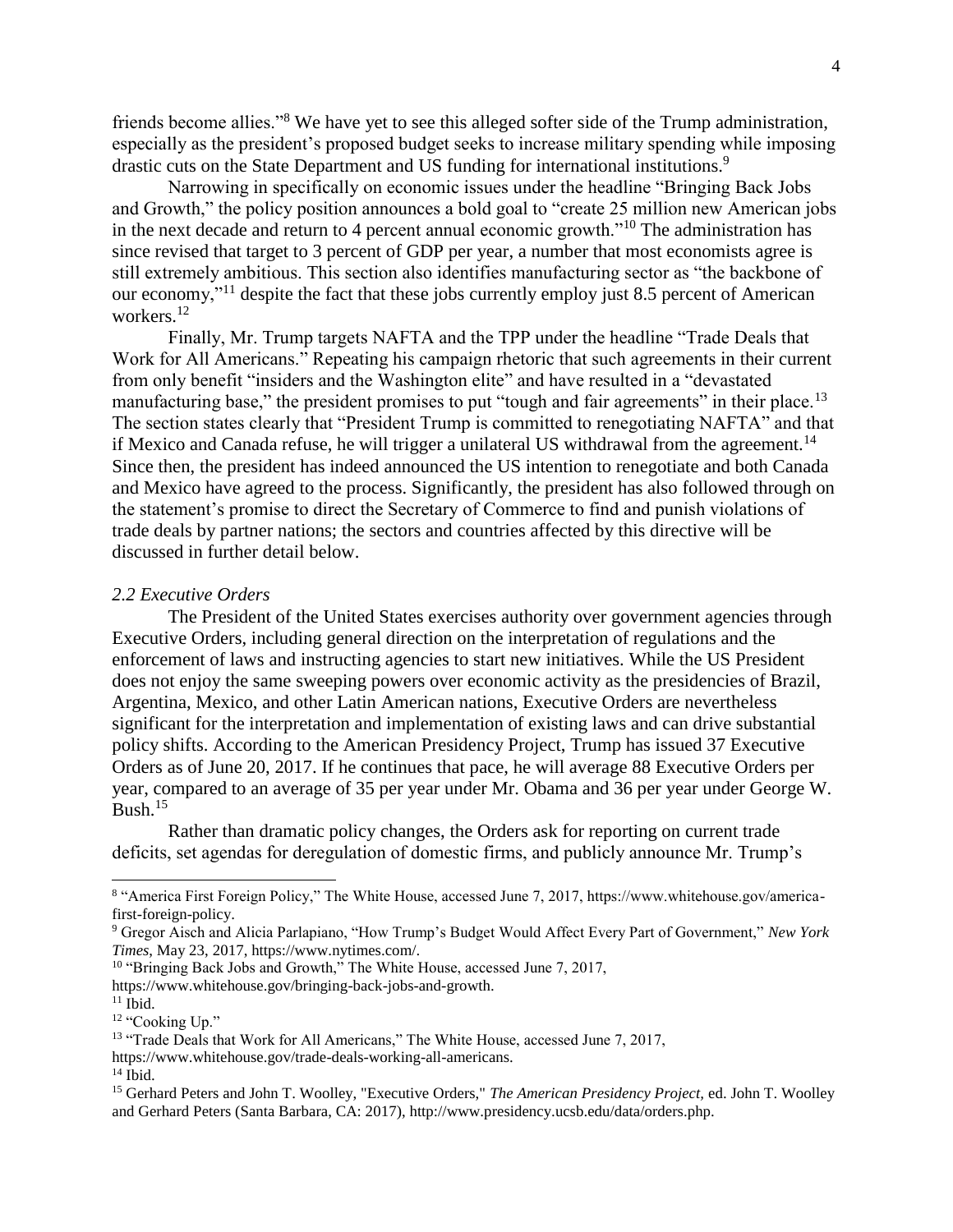purposes in trade negotiations. For example, he directed the Secretary of Commerce to tighten enforcement of existing trade policy, especially rules on anti-dumping and countervailing duties. Highlighting the administration's emphasis on bilateral trade deficits as the primary measure of "fairness" and the goal of protecting and revitalizing domestic heavy manufacturing, Mr. Trump further instructed the Secretary of Commerce and US Trade Representative (USTR) to investigation the causes of such deficits and recommend measures to correct them. A "Buy American, Hire American" order instructs federal agencies to prioritize domestic companies in government contracting and procurement processes. Finally, the president rolled back Mr. Obama's previous tightening of environmental regulations and restrictions on fossil fuel exploration, implying a link between deregulation of US oil and natural gas companies, economic growth, and national security. For a full annotated list of Executive Orders on trade and economic issues, see Appendix 2.

#### *2.3 Presidential Memoranda*

Memos are White House directives to specific federal agencies. They carry less legal force than Executive Orders and tend to focus on more procedural topics. Several of Mr. Trump's Memos nonetheless significantly impact US trade policy.

The first, signed shortly after he took office, directs the acting USTR to withdraw from the TPP. This move was unnecessary, legally speaking, as Congress had not yet ratified the agreement signed by Mr. Obama. Nevertheless, it fulfilled one of Mr. Trump's key campaign promises and put to rest any doubt about US participation in the TPP during his administration. The Memo also amounts to the new president's trade thesis statement, stating: "It is the policy of my Administration to represent the American people and their financial well-being in all negotiations, particularly the American worker, and to create fair and economically beneficial trade deals that serve their interests...in order to ensure these outcomes, it is the intention of my Administration to deal directly with individual countries on a one-on-one (or bilateral) basis in negotiating future trade deals."<sup>16</sup>

The second and third Memos of note, dated April 20 and April 27, instruct the Secretary of Commerce "to determine the effects on national security" of steel and aluminum imports, respectively, and to consider how the United States might negotiate the removal of "foreign government subsidies and other unfair practices" that affect steel prices, domestic steel manufacturers, and defense contractors.<sup>17</sup> Economists and industry observers worry that these Memos indicate that the president is leaning towards what Peterson Institute trade expert Chad Bown calls the "nuclear option:" ignoring WTO rules and imposing stiff blanket tariffs on steel and aluminum imports.<sup>18</sup> Experts worry such a move could lead to a steep price increase on these essential primary materials, force other countries to retaliate, and ultimately hurt rather than help American workers.<sup>19</sup>

<sup>&</sup>lt;sup>16</sup> Memo of Jan 23, 2017, "Withdrawal of the United States From the Trans-Pacific Partnership Negotiations and Agreement," 82 Fed. Reg. 8497 (Jan. 25, 2017).

<sup>&</sup>lt;sup>17</sup> White House Office of the Press Secretary, "Presidential Memorandum for the Secretary of Commerce," press release, April 20, 2017, [https://www.whitehouse.gov/the-press-office/2017/04/20/presidential-memorandum](https://www.whitehouse.gov/the-press-office/2017/04/20/presidential-memorandum-secretary-commerce)[secretary-commerce;](https://www.whitehouse.gov/the-press-office/2017/04/20/presidential-memorandum-secretary-commerce) White House Office of the Press Secretary, "Presidential Memorandum for the Secretary of Commerce," press release, April 27, 2017, https://www.whitehouse.gov/the-press-office/2017/04/27/presidentialmemorandum-secretary-commerce.

<sup>&</sup>lt;sup>18</sup> "Turn Up the Heat."

<sup>19</sup> "Protecting American Steel from Imports Makes No Sense," *The Economist,* April 27, 2017, www.economist.com.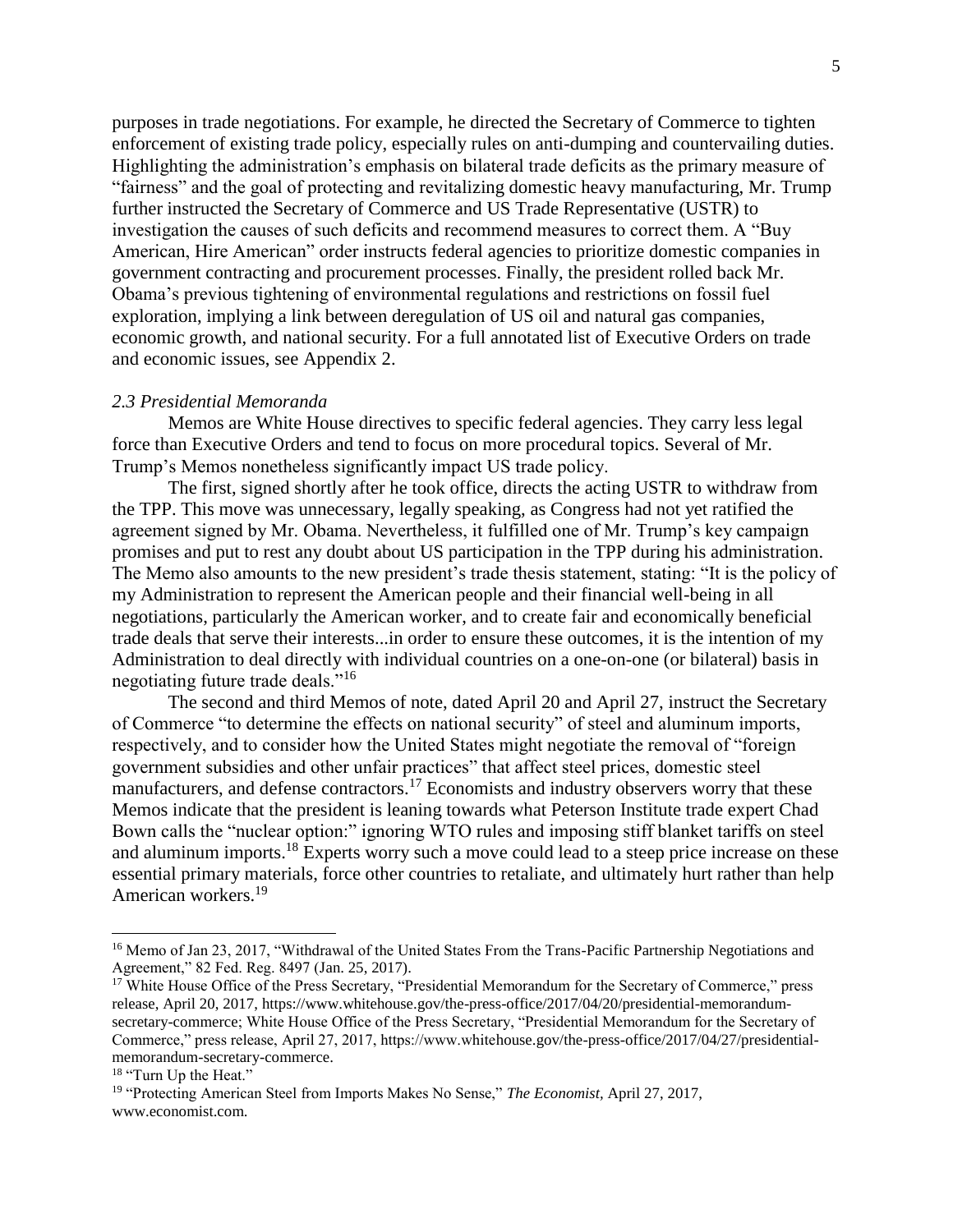## *2.4 Domestic Negotiation and International Trade Disputes*

As the head of the executive agencies responsible for enforcing trade agreements and trade rules, the president exercises substantial authority in bilateral and sectoral trade disputes. In late 2016, before taking office, Mr. Trump made the unusual move to contact several US companies directly, pushing for them to maintain facilities and jobs domestically rather than moving operations to Mexico. There are some indications he will seek to continue this practice. In recent months, Secretary of Commerce Wilbur Ross and USTR Robert Lighthizer have also led negotiations on various disputes with Canada and Mexico that suggest a more aggressive US stance than in recent administrations.

In the weeks after his election victory, the president-elect sought a flashy early victory to prove his commitment to protecting domestic manufacturing. He reached out to the leadership of Carrier, which had planned to shut down a plant in Indianapolis, IN, the state where Vice President-elect Mike Pence was still serving as governor. In late November, the company announced a decision to keep about 1000 jobs that had been targeted for outsourcing. CNN reported that the decision may have been influenced by a desire to protect the significant government contracts of Carrier's parent company, United Technologies.<sup>20</sup> The effectiveness of such one-on-one pressure also came into question this May, when further reporting revealed that Mr. Trump had inflated the number of jobs that were originally planned for the move to Mexico. The CEO of United Technologies further announced that automation is set to replace many of the remaining workers at the famous Indianapolis plant anyway.<sup>21</sup> Despite such mixed results, Gary Hufbauer expects that Trump will continue to score points with his voter base by sending the message that government contracts will go to those companies that announce expansion at home rather than abroad.<sup>22</sup>

The efforts of Ross and Lighthizer to stake out a stronger position on sectoral disputes has produced more concrete results. In April, the Commerce Department imposed tariffs ranging from 3 to 24 percent on various Canadian softwood lumber companies, concluding that importers had been "unfairly subsidized" by the Canadian government.<sup>23</sup> The lumber sector has long been a sore spot between the two countries, with US companies claiming unfair practices by their northern rivals. The Canadian government responded with similar language, stating that the decision to levy the "unfair and punitive duty" was "baseless and unfounded." The Canadians are expected to appeal the duty to both NAFTA and WTO dispute resolution boards.<sup>24</sup>

Meanwhile, an ongoing negotiation over Mexican sugar imports pushed right up against a June deadline to reinstate anti-dumping and countervailing duties that had been temporarily suspended in 2014. The *Wall Street Journal* reported in May that the sugar dispute between the two neighbors represented a "dress rehearsal" for the upcoming NAFTA negotiations, with observers waiting to see if the two parties could meet in the middle.<sup>25</sup> On June 6, Ross and Mexican economic minister Ildefonso Guajardo announced an "agreement in principle" to avoid

<sup>20</sup> Chris Isidore and Eric Bradner, "How Donald Trump Got Carrier to Stay," *CNN Money*, December 1, 2016, http://money.cnn.com/2016/12/01/news/companies/donald-trump-carrier-jobs/index.html.

<sup>21</sup> Chris Isidore, "Carrier Plant that Trump Helped Save Will Cut 300 Jobs Right Before Christmas," *CNN Money*, May 23, 2017, http://money.cnn.com/2017/05/23/news/companies/carrier-layoffs/index.html.

<sup>22</sup> Hufbauer, "U.S.-Mexico relationship."

<sup>&</sup>lt;sup>23</sup> Janyce McGregor, "U.S. Imposes Preliminary Duties Up To 24% on 'Subsidized' Canadian Softwood Lumber," CBC, April 24, 2017, http://www.cbc.ca/news/politics/wilbur-ross-softwood-tarrif-1.4083968. <sup>24</sup> Ibid.

<sup>25</sup> Anthony Harrup and Julie Wernau, "How U.S. Settles Sugar Dispute With Mexico Could Signal Nafta Intent," *Wall Street Journal*, May 19, 2017, https://www.wsj.com.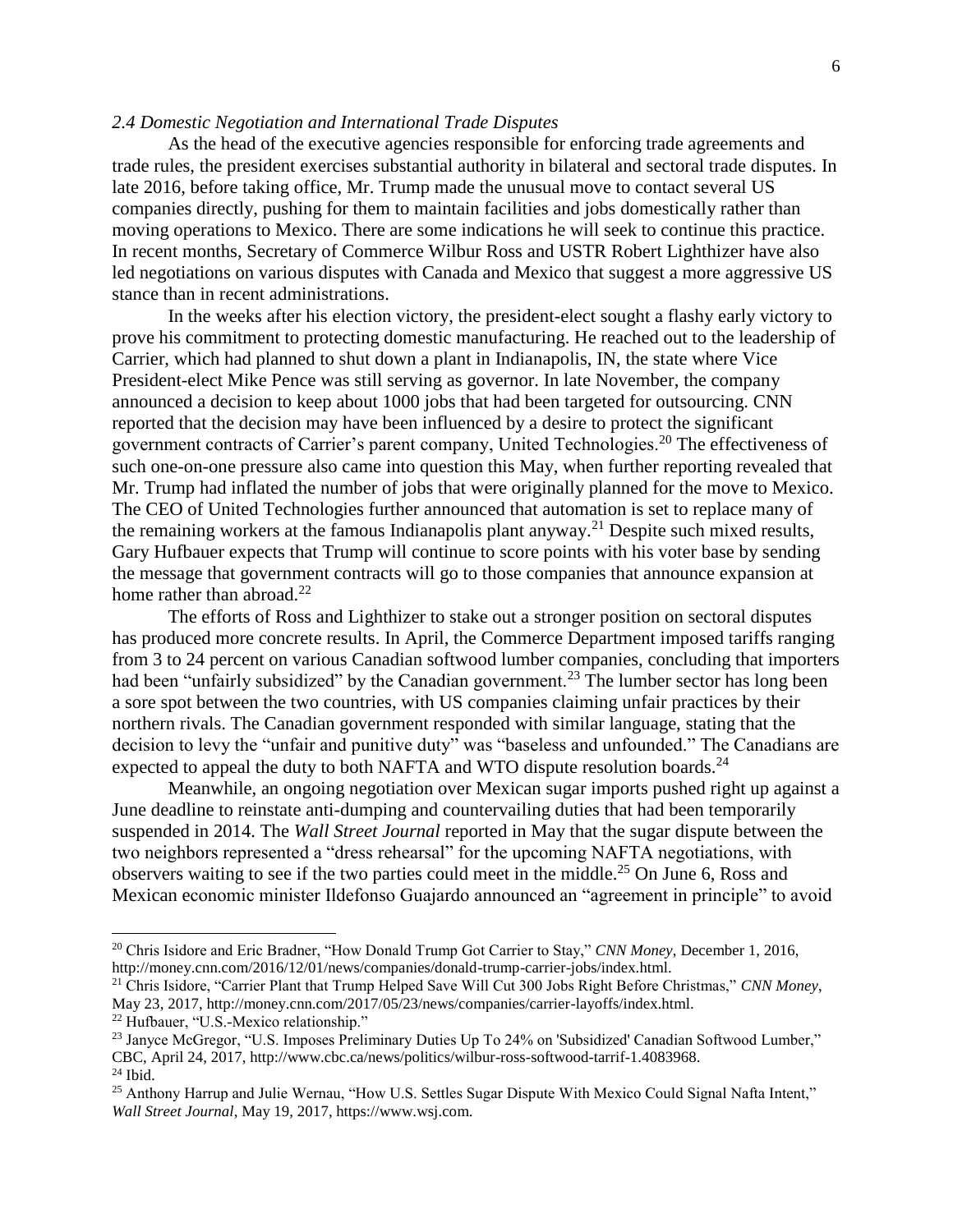a sugar trade battle.<sup>26</sup> The tentative deal reduces Mexican refined sugar imports into the US to 30 percent of total sugar sent. Minister Guajardo portrayed the deal as preserving Mexico's position as the primary exporter of sugar to the US market. The president of the Mexican sugar industry board seemed circumspect, noting that despite the reduction, "it would have been much worse if there hadn't been agreements."<sup>27</sup> On the other hand, Cornell University professor Eswar Prasad concluded that "The U.S. has gained a tactical advantage in further trade talks by sticking to its hard-line stance and signaling that it is willing to play hardball to extract ostensibly favorable terms."<sup>28</sup> The sugar issue also highlights disagreements between different sectors of businesses within the US. Sugar producers, who have complained of dumping by Mexican firms for years, may seek to toughen the final language of the agreement. Meanwhile, companies producing soda and candy complained that any restriction will drive up prices for their primary production input, hurting their business and forcing them to raise prices. Such internal conflicts threaten to complicate NAFTA negotiations with intense lobbying efforts from both sides directed at Congress and the Commerce Department.

US firms are starting to recognize the benefits of a more nationalist administration willing to challenge existing trade rules. For example, aircraft giant Boeing brought Canadian aerospace company Bombardier before a US International Trade Commission (USITC) board, alleging the Canadian firm benefitted from subsidies that allowed it to sell planes to US airlines at below-market prices. The case cites a \$1 billion investment from the government of Quebec amounting to a 49.5% share of Bombardier, as well as a \$372 million loan from the Canadian federal government.<sup>29</sup> The American firm is requesting countervailing and anti-dumping charges of up to 80 percent. Bombardier lawyer Peter Lichtenbaum retorted that his firm competes in a different size class of aircraft than Boeing, and that the losses alleged by Boeing's legal team due to subsidies amount to just one-third of 1 percent of the American company's yearly revenue. Said Lichtenbaum, "Boeing's petition in this case is unprecedented in its overreach. If this is a case of David vs. Goliath, Boeing has cast itself in the wrong role."<sup>30</sup> In early June, the USITC nevertheless ruled in Boeing's favor, authorizing the Commerce Department to prepare appropriate amounts of anti-dumping and anti-subsidy duties that will enter into effect later this  $year.<sup>31</sup>$ 

In marked contrast to these confrontations with the US' NAFTA partners, Mr. Trump seems to be taking a more accommodating stance with certain regional leaders, particularly Mauricio Macri of Argentina. On his first official visit to the White House, Mr. Trump referred to the Argentine leader as "my friend for many years" and defended his economic reforms, while Mr. Macri adopted a much friendlier tone than his previous statement labeling the Republican candidate a "madman" during the U.S. election.<sup>32</sup> Just days later, the U.S. Department of Agriculture (USDA) terminated a longstanding rule that banned Argentine lemon imports,

<sup>26</sup> Anthony Harrup and William Mauldin, "Mexico to Maintain Sugar Exports to U.S.; Refined to Raw Sugar Ratio Lowered," *Wall Street Journal*, June 6, 2017, https://www.wsj.com.

<sup>27</sup> Ibid.

<sup>28</sup> Ibid.

<sup>&</sup>lt;sup>29</sup> "Cross-Border Aircraft Rivals Bombardier, Boeing Clash in Trade Hearing," CBC, May 18, 2017, http://www.cbc.ca/news/business/bombardier-boeing-court-1.4121332.

<sup>30</sup> Ibid.

<sup>&</sup>lt;sup>31</sup> David Lawder, Lesley Wroughton, and Allison Lampert, "U.S. Trade Body Advances Dumping Probe Against Bombardier, Shares Drop," Reuters, June 9, 2017, https://www.reuters.com/.

<sup>32</sup> Joan Faus, "Trump apoia Macri e aposta em aprofundar a relação," *El País*, April 27, 2017,

http://brasil.elpais.com/brasil/2017/04/27/internacional/1493318122\_998529.html.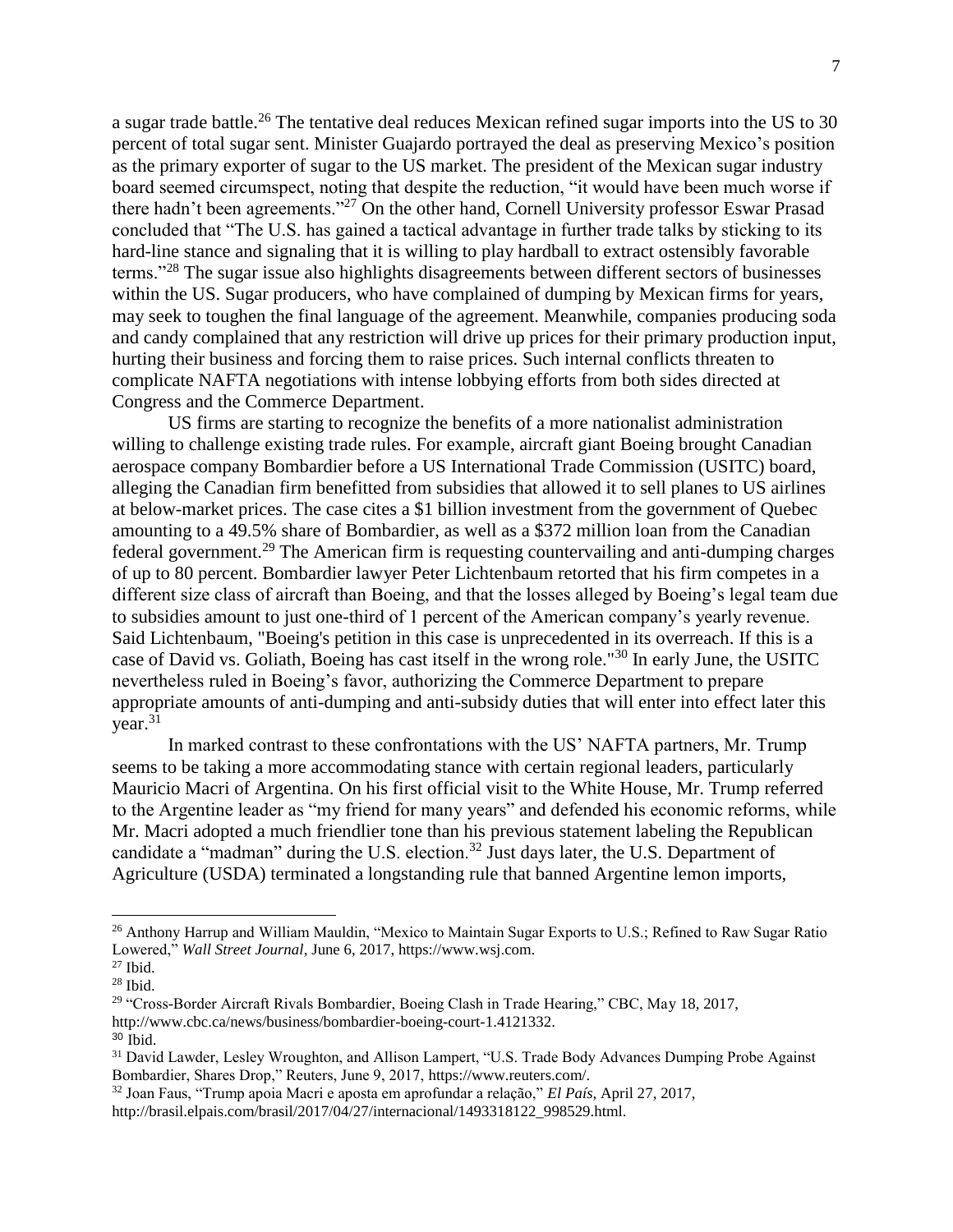infuriating California growers who currently produce 90 percent of the domestic crop. Joel Nelsen, president of a US citrus industry advocacy group, asserted that the move "flies in the face of the administration's priorities, which are to protect domestic agriculture, U.S. businesses and U.S. jobs."<sup>33</sup> The move certainly seems contradictory to Mr. Trump's protectionist rhetoric. The fact that Mexico is another major importer of lemons may play a role here, as does the US president's personal friendliness with Mr. Macri.

The most telling development in the administration's handling of trade disputes might be their near-total silence on China, one of Mr. Trump's favorite punching bags during the campaign. Thus far, he has not followed through on promises to label the US' biggest trade partner a currency manipulator, nor has he specifically addressed the bilateral trade deficit with them. This toning down of public attacks and the announcement of a tentative agreement to allow US beef companies and credit agencies to access the Chinese market represent a possible softening of the administration's stance on China.<sup>34</sup> It could also point to Mr. Trump's desire for Chinese help in confronting North Korea's nuclear belligerence in the Pacific, a goal that seems unlikely given the failures of previous US presidents to shake Beijing's support for the North Korean regime. Regardless, most of the Trump administration's attention on trade at the moment seems to be on the pending NAFTA renegotiation (see Section 4.2 below) and the Commerce Department investigations mentioned above.

## *2.5 Mr. Trump's Economic Advisors*

Commentators have observed two factions within Mr. Trump's advisors and cabinet appointees. On one side are the hard-liners, "outright protectionists" like White House National Trade Council (NTC) director Peter Navarro, USTR Robert Lighthizer, Secretary of Commerce Wilbur Ross, and White House chief strategist Steve Bannon. On the other side are the "globalists," represented by Mr. Trump's daughter Ivanka, his son-in-law Jared Kushner, National Economic Council (NEC) chair Gary Cohn, and Secretary of the Treasury Steven Mnuchin, who along with Mr. Cohn worked for many years at investment megabank Goldman Sachs.<sup>35</sup> Secretary of State Rex Tillerson, the former CEO of ExxonMobil, also fits in this group.

This group of advisors represents a variety of views. Mr. Lighthizer "is a hard-line veteran, a protectionist, and in favor of imposing tariffs."<sup>36</sup> Mr. Navarro wrote, directed, and produced a hysterical documentary on the threat posed by Chinese exports. In contrast, Mr. Cohn is a Democrat and free trade enthusiast. University of Maryland economist Peter Morici echoed economists and academics who worry that the group are relative novices when it comes to macroeconomic policy. While Morici considers Mr. Lighthizer to be a "real trade professional," he notes that other Trump administration officials "aren't deeply steeped in the intricacies of American trade policy and of the requirements and opportunities that the World Trade Organization offers us."<sup>37</sup> Mr. Ross, for example, who arguably occupies the most influential post for trade issues next to Mr. Lighthizer, is a billionaire investment banker whose most

<sup>34</sup> "America's Trade Policy Has a New Face, Robert Lighthizer," *The Economist*, May 18, 2017, www.economist.com.

<sup>33</sup> "U.S. Ends Ban on Importing Argentine Lemons, Angering California Citrus Growers," *Los Angeles Times*, May 2, 2017, http://www.latimes.com/business/la-fi-lemons-argentina-20170502-story.html.

<sup>&</sup>lt;sup>35</sup> "Cooking Up."

<sup>36</sup> Víctor Sancho, "Confirman a Lighthizer como representante comercial de EU," *El Universal* (Querétaro, MX), May 12, 2017, http://www.eluniversalqueretaro.mx/.

<sup>37</sup> Peter Morici, interview by Jacob M. Schlesinger, *Wall Street Journal*, May 9, 2017, https://www.wsj.com/articles/how-trade-will-change-under-trump-1494381661.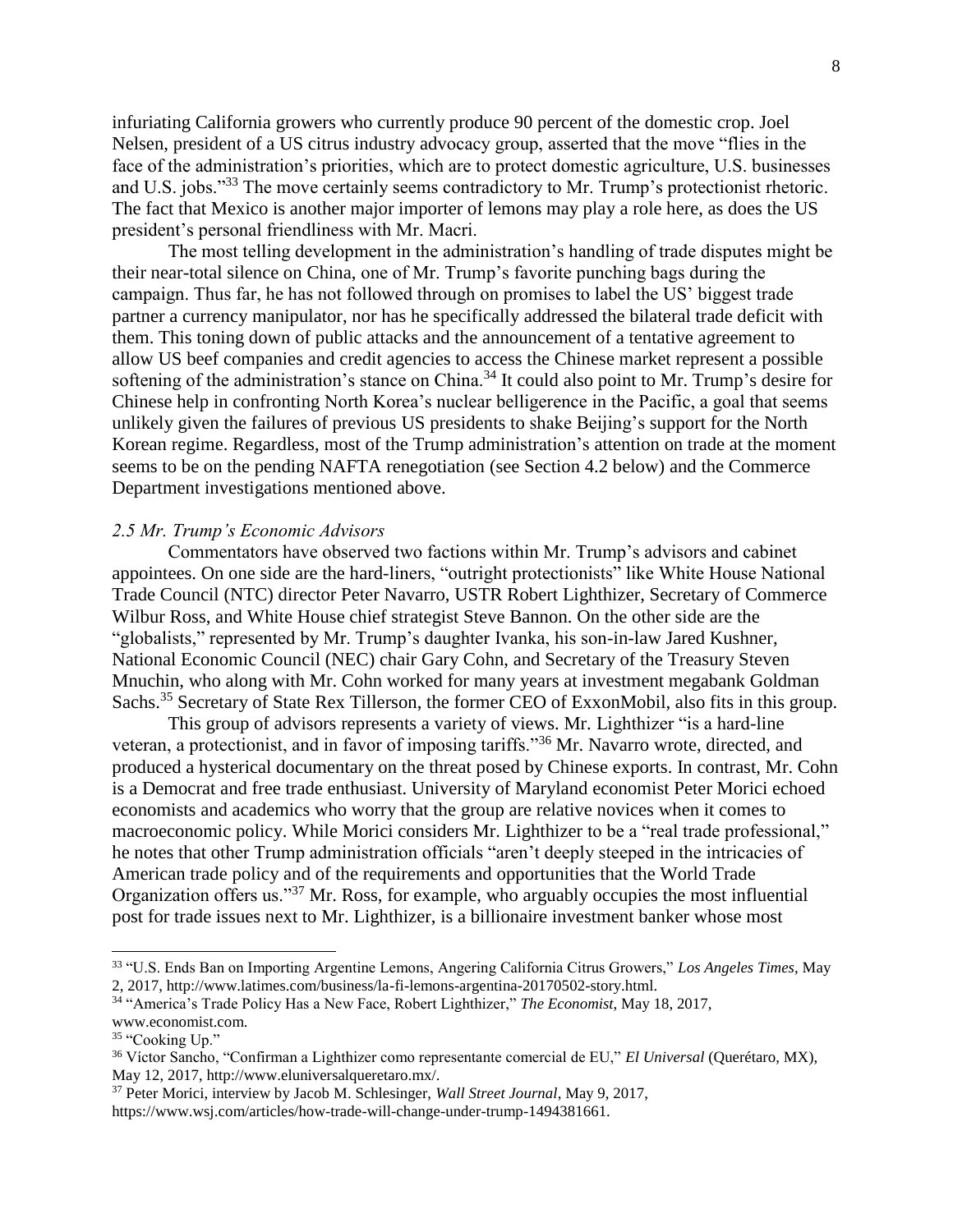notable accomplishments include representing Mr. Trump's bankrupt Taj Mahal casino and selling off US steel companies to an Indian conglomerate.<sup>38</sup>

Despite these concerns, US media outlets speculated that the globalists would be able to sway Mr. Trump to more traditionally free-market positions. This has not proven to be the case. The Secretary of Agriculture did convince the president to renegotiate rather than withdraw from NAFTA after predicting heavy job losses in states that had voted for Mr. Trump in the 2016 election.<sup>39</sup> In general, however, public announcements and policy shifts have been plagued by "continued procedural disarray and conflicting viewpoints," with the various competing personalities in the White House jostling to gain the president's ear.<sup>40</sup> Scattered efforts to push Mr. Trump to the middle have largely failed. In fact, it could be argued that the reverse appears to have happened. As *The Economist* editors note, "it is a sign of the issue's importance to Mr Trump that all his advisers nonetheless speak of trade in Trumpian terms."<sup>41</sup> In light of the preceding discussion of the administration's tariff actions and tough negotiating positions, it seems likely that the president, encouraged by the hard-liners, is imposing his will over the objections of the globalists.

This dynamic was perhaps most starkly revealed in early June, when Mr. Trump announced that the United States would be withdrawing from the Paris Climate Agreement. The decision drew "swift and sharp condemnation from foreign leaders as well as top environmentalists and corporate titans, who decried the U.S. exit from the Paris accord as an irresponsible abdication of American leadership in the face of irrefutable scientific evidence."<sup>42</sup> Mr. Tillerson and Ivanka Trump did not even attend Mr. Trump's announcement, while Mr. Bannon applauded in the audience. The president claimed the move fulfilled his campaign pledge to protect American jobs from excessive international restrictions, despite the fact that the Paris Agreement is based on the good faith of its signatory nations and imposes no penalties for failure to hit carbon emission reduction targets. Tech mogul Elon Musk and Disney CEO Robert Iger resigned from Mr. Trump's economic council in protest, depriving the White House of yet more moderating voices.<sup>43</sup> With this decision, the president signaled more clearly than ever his "deeply held views, sweeping powers, a history of intemperance and a portfolio of promises he thinks he should keep."<sup>44</sup>

## **3. The Role of the United States Congress**

The previous section focused on those actions that Mr. Trump and the executive branch can take unilaterally. This section clarifies the role of Congress in regulating trade, identifies influential committees and legislators with jurisdiction on trade issues, and outlines the nature of

<sup>38</sup> Ana Swanson, "Billionaire Investor Wilbur Ross Confirmed as Trump's Secretary of Commerce," *Washington Post*, February 27, 2017, www.washingtonpost.com.

<sup>&</sup>lt;sup>39</sup> "Cooking Up."

<sup>40</sup> Matthew P. Goodman and Daniel Remler, "A Revealing Look into Trump Trade Policymaking," Center for Strategic & International Studies, March 2, 2017, https://www.csis.org/analysis/revealing-look-trump-tradepolicymaking.

<sup>&</sup>lt;sup>41</sup> "Cooking Up."

<sup>&</sup>lt;sup>42</sup> Philip Rucker and Jenna Johnson, "Trump Announces U.S. Will Exit Paris Climate Deal, Sparking Criticism at Home and Abroad," *Washington Post*, June 1, 2017, https://www.washingtonpost.com.

 $43$  Ibid.

<sup>&</sup>lt;sup>44</sup> "Cooking Up."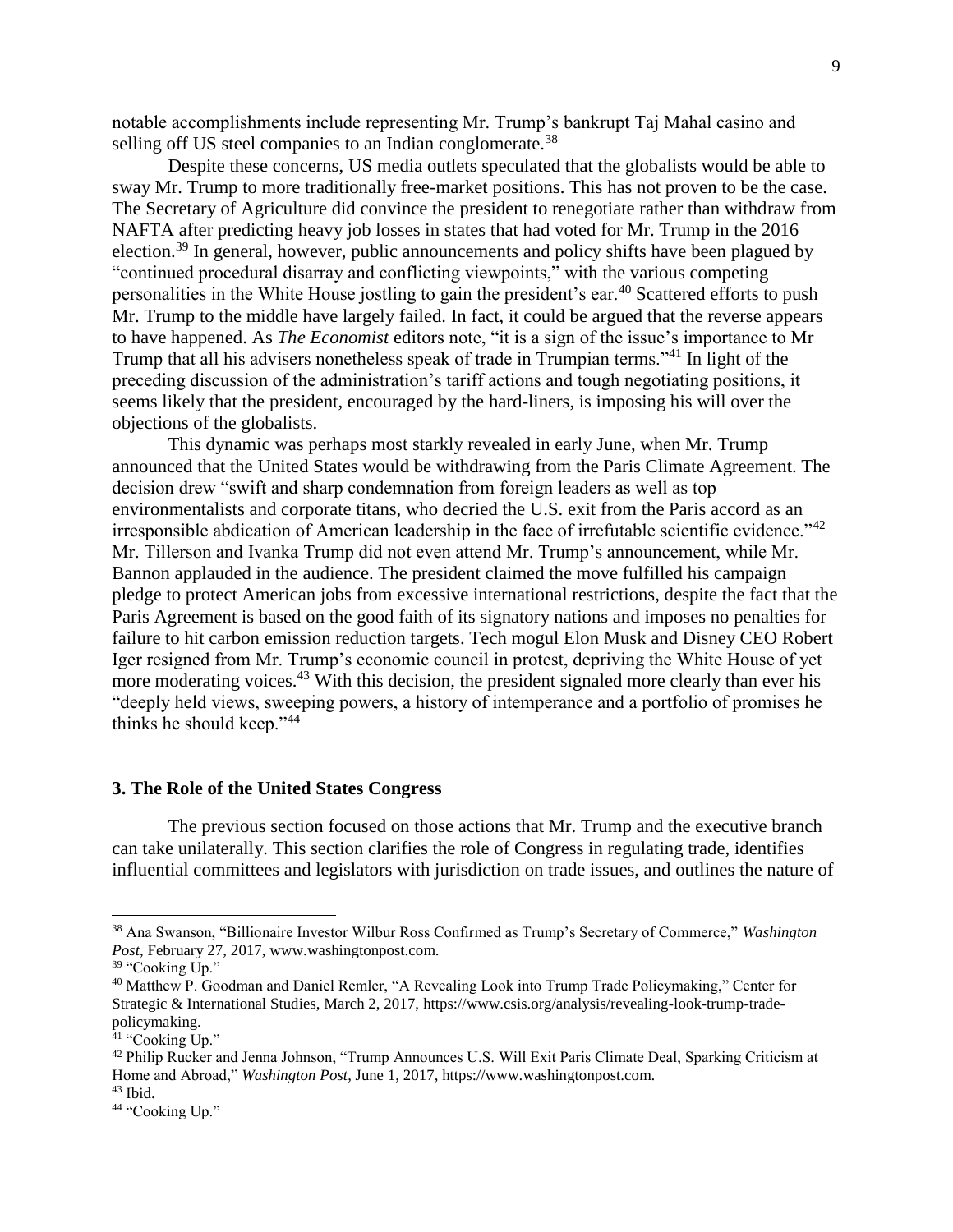Mr. Trump's complicated relationship with the legislature. These distinctions will provide context for a detailed discussion of the TPP withdrawal and NAFTA renegotiation.

#### *3.1 The US Constitution and Trade Promotion Authority*

The United States Constitution states that "The Congress shall have Power To lay and collect Taxes, Duties, Imposts and Excises"<sup>45</sup> and "To regulate Commerce with foreign Nations."<sup>46</sup> Congress thus has the ultimate authority on trade. For example, any new trade agreement must be approved by a two-thirds majority in the House of Representatives and in the Senate; along the way, either chamber may add amendments.<sup>47</sup> However, subsequent legislation has delegated expansive trade negotiation power to the executive branch. The most relevant of these powers is the Trade Promotion Authority (TPA), originally granted in 1974 and renewed in 2015 to facilitate the TPP negotiations.<sup>48</sup> Under this so-called "fast-track authority," the president is granted the power to negotiate trade deals unilaterally.<sup>49</sup> Congress must approve the final agreement by a simple Yes/No vote and cannot suggest amendments. However, the bill also defines a list of objectives that the president must honor in any trade agenda and specifies that Congress must be consulted regularly throughout the negotiation process. Because of these stipulations, as well as additional restrictions and reporting requirements placed on the executive by earlier legislation, University of Georgia history professor Stephen Mihm asserts that "Congress, not the president, has largely controlled trade policy throughout the nation's history. Trump can negotiate. But it's Congress that is invested with the power to lead."<sup>50</sup>

#### *3.2 Congressional Committees and Leaders*

Specific committees in Congress wield this "power to lead" on trade, most notably the Senate Finance Committee and the House of Representatives Ways and Means Committee. Senator Orrin Hatch of Utah heads the Finance Committee; like many Republicans, he tends to favor the deregulation and tax cuts promoted by the Trump administration. However, the Senator's website also states his support for "opening borders to American innovation and lowering tariffs to promote job creation and economic growth for American job creators, farmers and ranchers, and workers," going on to state that "trade agreements are a no-cost stimulus that promotes economic growth and stability throughout the world."<sup>51</sup> This pro-trade stance is at odds with Mr. Trump's rhetoric and aggressive trade actions thus far. Ways and Means Committee chair Kevin Brady of Texas, like Mr. Trump, emphasizes the importance of fairness in agreements and also supports the president's authority to negotiate bilaterally.<sup>52</sup> Yet Mr. Brady has also asserted that "Nafta has been tremendously successful" and that his committee intends

- https://www2.gwu.edu/~iiep/signatureinitiatives/governance/US\_Trade\_Policy/briefs/2Congress.pdf. <sup>48</sup> Jonathan Weisman, "Trade Authority Bill Wins Final Approval in Senate," *New York Times,* June 24, 2015,
- https://www.nytimes.com/2015/06/25/business/trade-pact-senate-vote-obama.html. <sup>49 "</sup>U.S. Congress and Trade."

https://www.bloomberg.com/view/articles/2017-01-27/congress-has-the-power-on-trade.

<sup>45</sup> U.S. Const. art. I, § 8, cl. 1.

<sup>46</sup> U.S. Const. art. I, § 8, cl. 3.

<sup>&</sup>lt;sup>47</sup> "U.S. Congress and Trade Policy," The George Washington University Institute for International Economic Policy, accessed June 9, 2017,

<sup>50</sup> Stephen Mihm, "Congress Has the Power on Trade," *Bloomberg*, January 27, 2017,

<sup>51</sup> "Foreign Affairs & Trade," Orrin Hatch, United States Senator for Utah, accessed June 12, 2017,

https://www.hatch.senate.gov/public/index.cfm/foreignaffairsandtrade.

<sup>52</sup> "Trade," U.S. Congressman Kevin Brady, accessed June 12, 2017,

https://kevinbrady.house.gov/issues/issue/?IssueID=126806.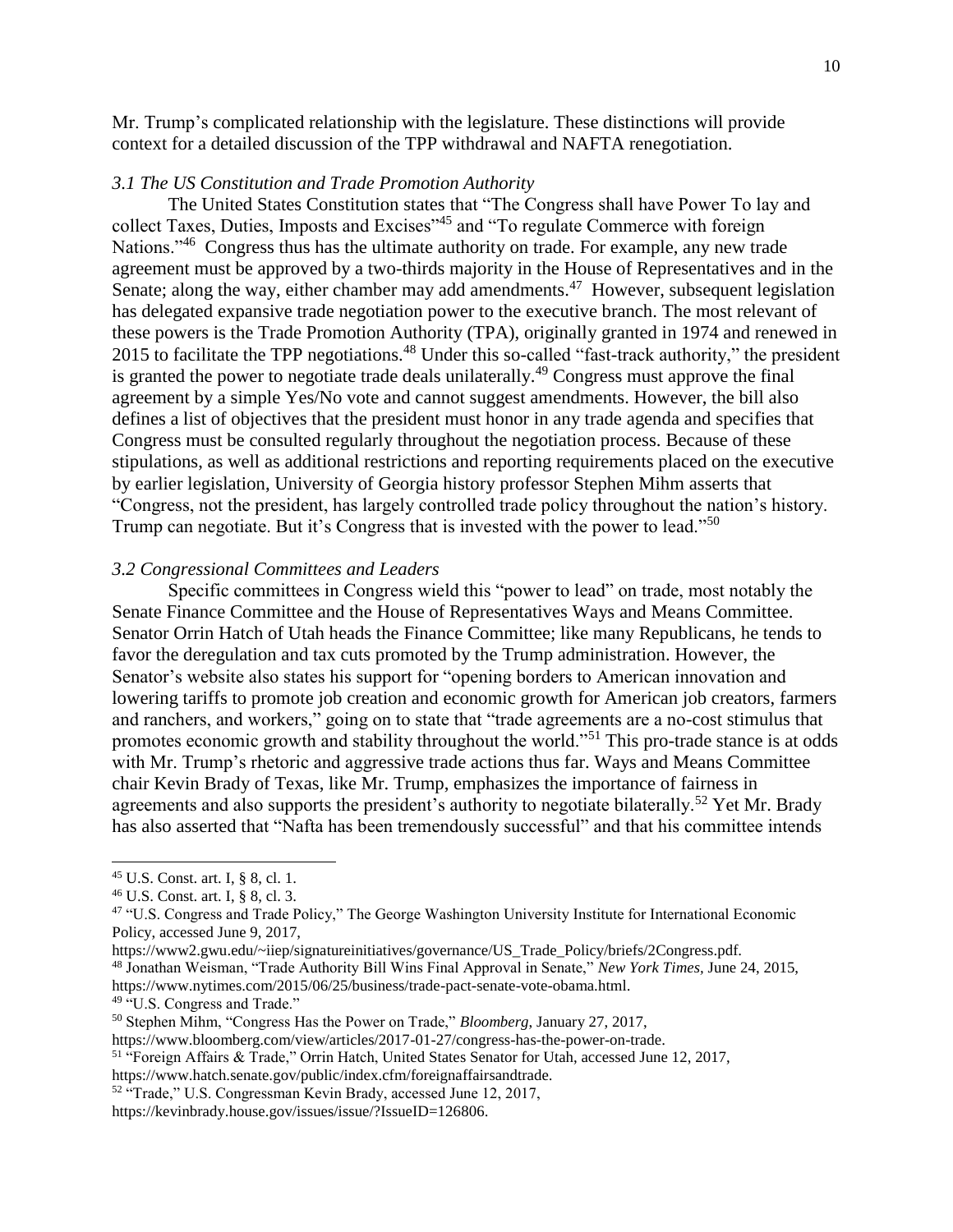to accompany the NAFTA negotiation process to "strengthen" the agreement, not weaken it.<sup>53</sup> These statements from the congressional leaders responsible for trade indicate that Republicans are not necessarily going to blindly follow the president if he threatens the key tenets of existing arrangements or ignores Congress' authority on trade.

Mr. Trump has found more support from Speaker of the House Paul Ryan of Wisconsin. Speaker Ryan teamed up with Mr. Trump to lead the passage of a bill through the lower chamber that seeks to repeal Mr. Obama's signature healthcare legislation. He has also aligned with the president on trade, speaking the Trumpian language of fairness and expressing support for more restrictive trade measures. Before the 2016 election, Mr. Ryan introduced a tax reform proposal that included a border adjustment tax (BAT), which would place a duty on imports but not exports.<sup>54</sup> While the BAT seemingly coincides with Mr. Trump's more protectionist trade goals, the current White House position on the idea is unclear. Treasury Secretary Steven Mnuchin communicated both publicly and in private to Republican congresspeople that the president opposes Mr. Ryan's proposal in its current form, but not necessarily the idea of a BAT in principle. In current negotiations on a new tax reform bill, Mr. Ryan has also discussed moderating or eliminating the BAT proposal in the face of skepticism from some House and Senate leaders.<sup>55</sup>

### *3.3 Executive-Legislative Relations*

The positions of Congressional Republican leaders on trade reveal that President Trump is not necessarily dealing with a totally compliant legislature, despite his party controlling both houses. Democrats, of course, openly oppose the president, but as the minority party their power to block legislation is somewhat limited. Meanwhile, despite winning a majority in both houses of Congress in the 2016 elections, Republicans navigate a trickier situation. Individual legislators have to decide how far they will go in supporting a tremendously unpopular, controversial president. At times, Mr. Trump enjoys support for his nationalist agenda. For example, 22 Republican senators, mostly from states with large fossil fuel industries, signed a letter urging the president to withdraw from the Paris Climate Agreement a week before his decision.<sup>56</sup> Speaker Ryan also endorsed the move.<sup>57</sup>

For every small victory, however, President Trump encounters even more resistance. The House and Senate versions of the Republican healthcare bill are both deeply unpopular because of the huge number of Americans expected to lose health insurance under their provisions, and objections from several key Republican senators have repeatedly delayed a vote on the Senate version. Immediately after Mr. Trump's announcement of the Paris Agreement withdrawal, mayors, governors, and business leaders across the US announced that they would nevertheless continue local efforts to reduce carbon emissions and convert to renewable energy sources. The Trump administration has also faced almost weekly demonstrations on a variety of issues, from the president's executive orders banning immigration from certain Muslim-majority countries to a White House budget proposal that slashes funding for popular social programs. Representatives

<sup>53</sup> William Mauldin, "Trump Administration's Push to Revamp Nafta Faces a Divided Congress," *Wall Street Journal*, May 18, 2017, https://www.wsj.com/.

<sup>54</sup> Naomi Jagoda, "Ryan: House Could Pass Bill that Doesn't Include Border Tax," *The Hill*, May 24, 2017, http://thehill.com/policy/finance/334913-ryan-house-could-pass-bill-that-doesnt-include-border-tax.  $55$  Ibid.

<sup>56</sup> Michael Biesecker (Associated Press), "22 GOP Senators Signed a Letter Urging Trump to Pull Out of the Paris Agreement," *Business Insider*, May 25, 2017, http://www.businessinsider.com/.

<sup>57</sup> Rucker and Johnson, "Exit Paris Climate Deal."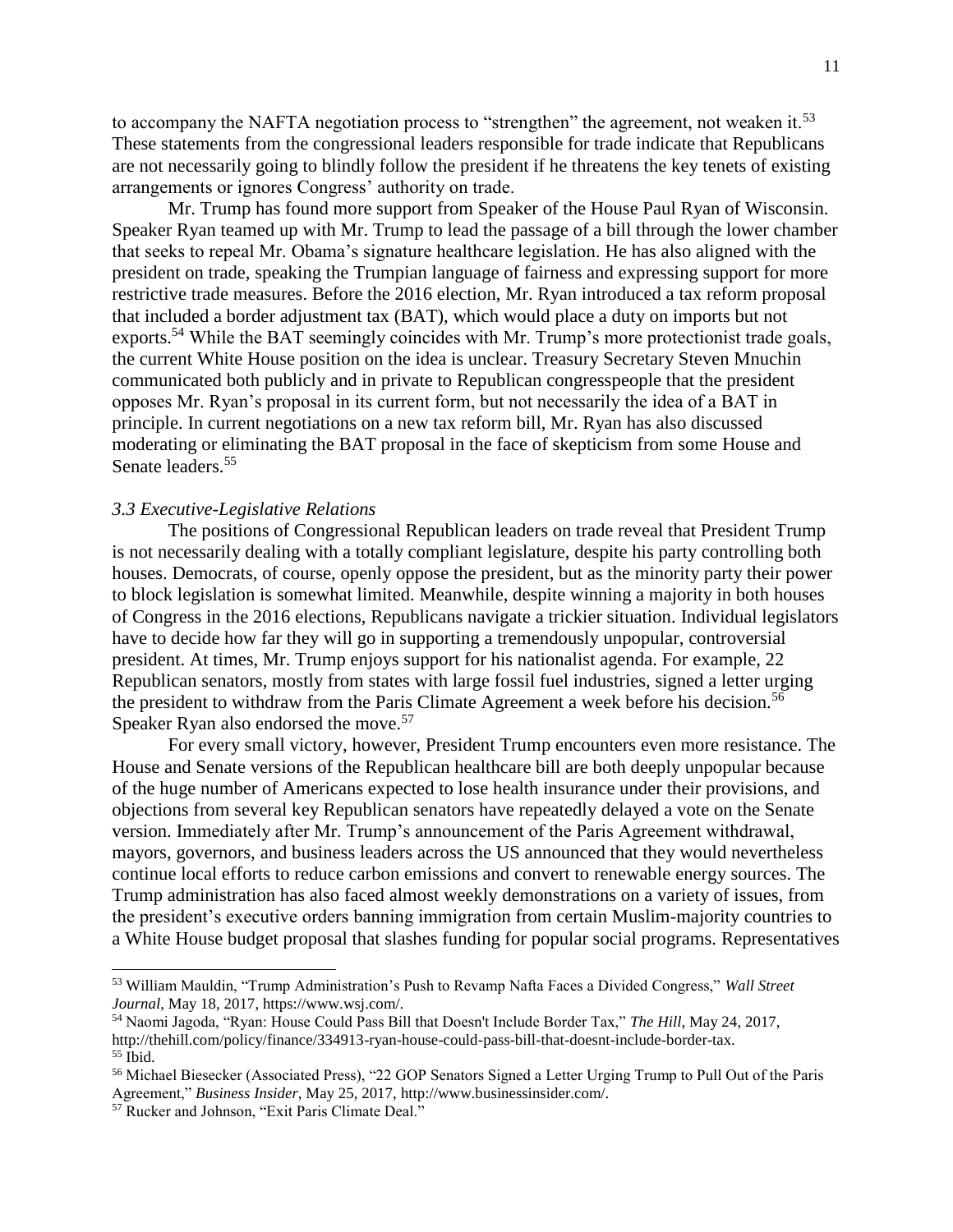and senators who are up for reelection in 2018 are nervously considering how voters in their districts might regard their decisions, weighing loyalty to the president against their reelection chances.

Perhaps no issue promises to divide Congress as much as the scandal over allegations of collusion between the Trump 2016 campaign organization, administration officials, and Russian agents to influence the outcome of the presidential election. Some Republicans deeply suspicious of Russia, such as Senator John McCain of Arizona, have expressed concern while avoiding open criticism of the president and his advisors. Simultaneous investigations in the FBI, Justice Department, House of Representatives, and the Senate dominate the headlines. Former FBI director James Comey testified that Mr. Trump pressured him to drop an investigation into former National Security Advisor Michael Flynn, and that Comey was fired because he refused this request. A special counsel for the Justice Department, Robert Mueller, is now investigating the president for potential obstruction of justice. This environment naturally complicates Mr. Trump's ability to work productively with legislators. In response, however, Senate Majority Leader Mitch McConnell and his fellow Republican senators seem to be largely ignoring the controversy, pushing ahead with their legislative agenda independent of the drama surrounding the president.<sup>58</sup>

## **4. Trade Agreements**

Unlike the trade disputes described in Section 2.4, which have not received much attention, the TPP withdrawal and NAFTA renegotiation have dominated headlines, opinions, and discussion about the Trump administration's trade policy. Despite a relatively high volume of media coverage, the significance of these agreements and Mr. Trump's moves against them are not well understood by the public. This section outlines the current state of both agreements, highlights the perspectives of Canada, Mexico, and remaining parties to the TPP, and discusses the next steps for the US and its trading partners.

#### *4.1 A TPP Without the US?*

 $\overline{a}$ 

As previously mentioned, President Trump's January 23 memorandum ordering the US withdrawal from the Trans-Pacific Partnership did nothing to change the current legal situation. Congress had not yet ratified the deal and its provisions were not in force. However, the election result had already stoked the fear in the international community that a Trump administration would abandon the deal, and led to pessimistic predictions from journalists. Just two weeks after the election, *The Economist* announced that "the world's most ambitious free-trade deal in decades is all but dead" and that the Trump administration was ceding leadership in Asia to China.<sup>59</sup> The official US withdrawal as a signatory in January seemed to confirm this assessment.

The remaining eleven countries in the TPP, however, did not give up. On May 21, trade representatives agreed to push forward on the deal without the United States. Discussing possibilities "on the sidelines of an Asia-Pacific Economic Cooperation meeting" in Hanoi, Vietnam, the eleven countries agreed to further informal discussions in July and formal

<sup>58</sup> Erica Werner (Associated Press), "Many in GOP Unshaken by Comey's Testimony Against Trump," *Washington Post*, June 10, 2017, https://www.washingtonpost.com/.

<sup>59</sup> "The Collapse of the Trans-Pacific Partnership," *The Economist*, November 23, 2016, www.economist.com.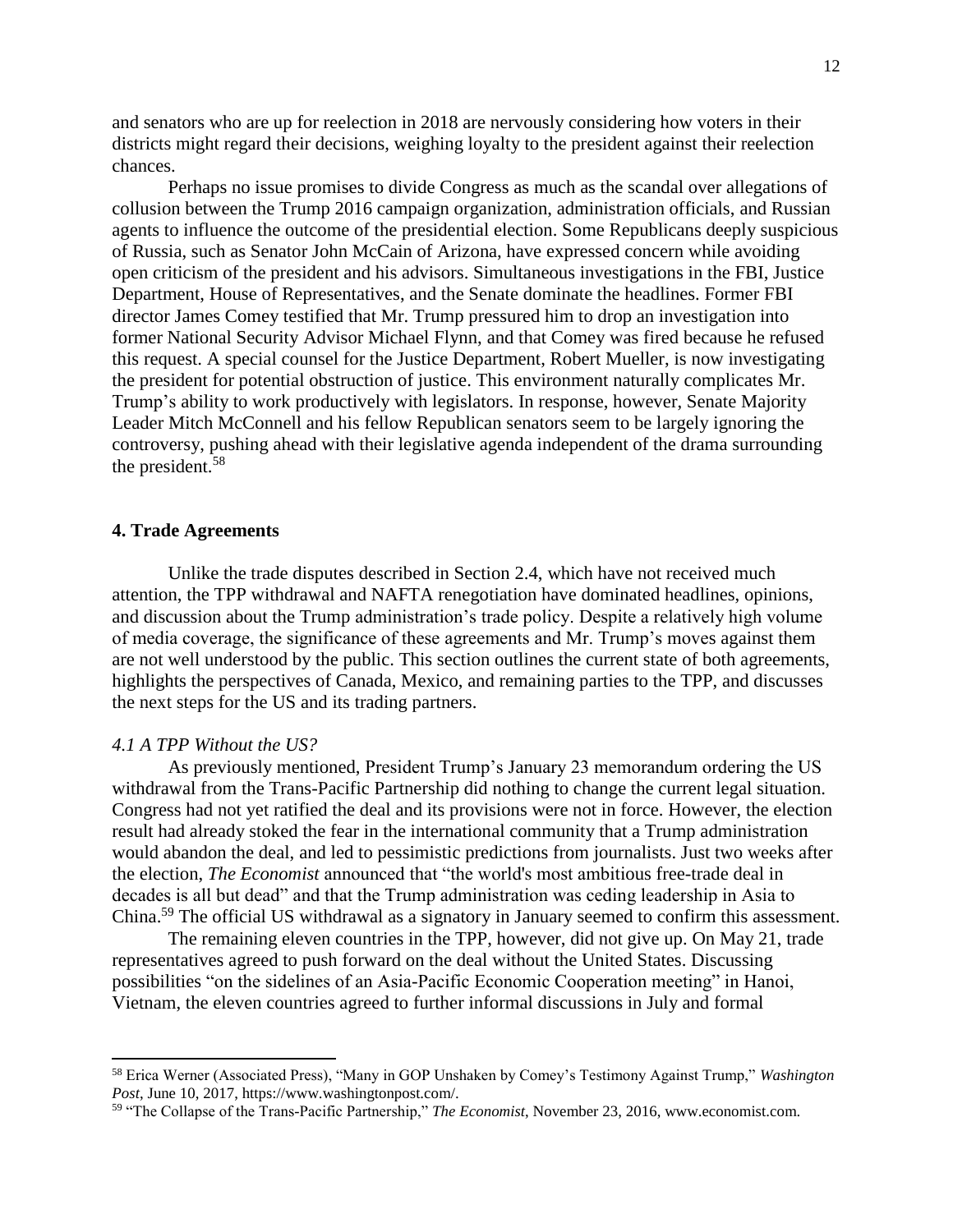implementation talks at the next APEC meeting in November.<sup>60</sup> New Zealand trade minister Todd McClay even indicated the agreement remains open to other nations to join "if they can meet the high standards" it contains.<sup>61</sup> This was understood to mean that the US could still rejoin if the political winds change in that country. USTR Lighthizer rejected the idea, and a US return to the TPP seems highly unlikely given the administration's stance. This presents a challenge for the "TPP 11" group as they seek to hold together the agreement and attract new members without the attraction of access to the US market.<sup>62</sup> Only the legislatures of Japan and New Zealand have ratified the agreement so far.

Meanwhile, China seeks to make *The Economist* prediction come true and set up their own free trade network in the Pacific, the Regional Comprehensive Economic Partnership. They have few takers so far, but as long as the Chinese pursue a separate deal they also are not a candidate for entry in the TPP. While its future is definitely unsure, the TPP appears to have survived the Trump administration for the moment. Its innovative framework may also have a second life as the basis for provisions in other trade agreements, including everyone's favorite topic: NAFTA.

#### *4.2 Renegotiating NAFTA*

From the beginning of his presidential campaign, Donald Trump denounced NAFTA as a bad deal for American workers and an unfair agreement in favor of Mexico and Canada. Combined with his xenophobic emphasis on the supposed danger posed by undocumented immigrants coming over the US-Mexico border, Mr. Trump made it perfectly clear that the relationship between the two countries would significantly change under his presidency and cast doubts on whether NAFTA would survive his term.

Fortunately for free trade advocates and economists, not to mention the millions of jobs and billions of dollars in commerce that rely on it, the Trump administration is going to renegotiate the agreement rather than blow it up. Unlike the TPP, NAFTA was passed by legislation in the US Congress that does not explicitly give the president authority to withdraw. Some experts debate whether Mr. Trump would have even been legally allowed to do so.<sup>63</sup> Perhaps because the White House legal team recognized these barriers, or perhaps because of the projected job losses in his base of support, the president ultimately backed down from his initial bluster about withdrawal.

Instead, USTR Robert Lighthizer sent a letter to congressional leaders dated May 18, 2017 notifying them of the president's intention to renegotiate the agreement. In accordance with the legislation that ratified NAFTA, formal negotiations can begin no earlier than ninety days from this date. Both the Mexican and Canadian government quickly announced their agreement to renegotiate, having expected the move for months. Until the ninety-day waiting period ends in August, Mr. Lighthizer will develop the US negotiating position in cooperation with members of Congress, business leaders, and other US stakeholders.

The notification letter is interesting for its moderation compared to previous White House stances, and even compared to a previous version of the same document which used harsher

<sup>60</sup> James Hookway, "Dumped by Trump, Remaining TPP Nations Vow to Forge Ahead," *Wall Street Journal*, May 21, 2017, https://www.wsj.com/.

 $61$  Ibid.

<sup>62</sup> "TPP: 11 Nations Agree to Move Ahead Without the US," *The Economist* Intelligence Unit, May 23, 2017, http://country.eiu.com/Mexico/ArticleList/Updates/Politics.

<sup>63</sup> Matt Ford, "How Easily Could Trump Withdraw the U.S. From NAFTA?" *The Atlantic*, April 26, 2017, https://www.theatlantic.com/politics/archive/2017/04/trump-nafta-withdrawal-order/524463/.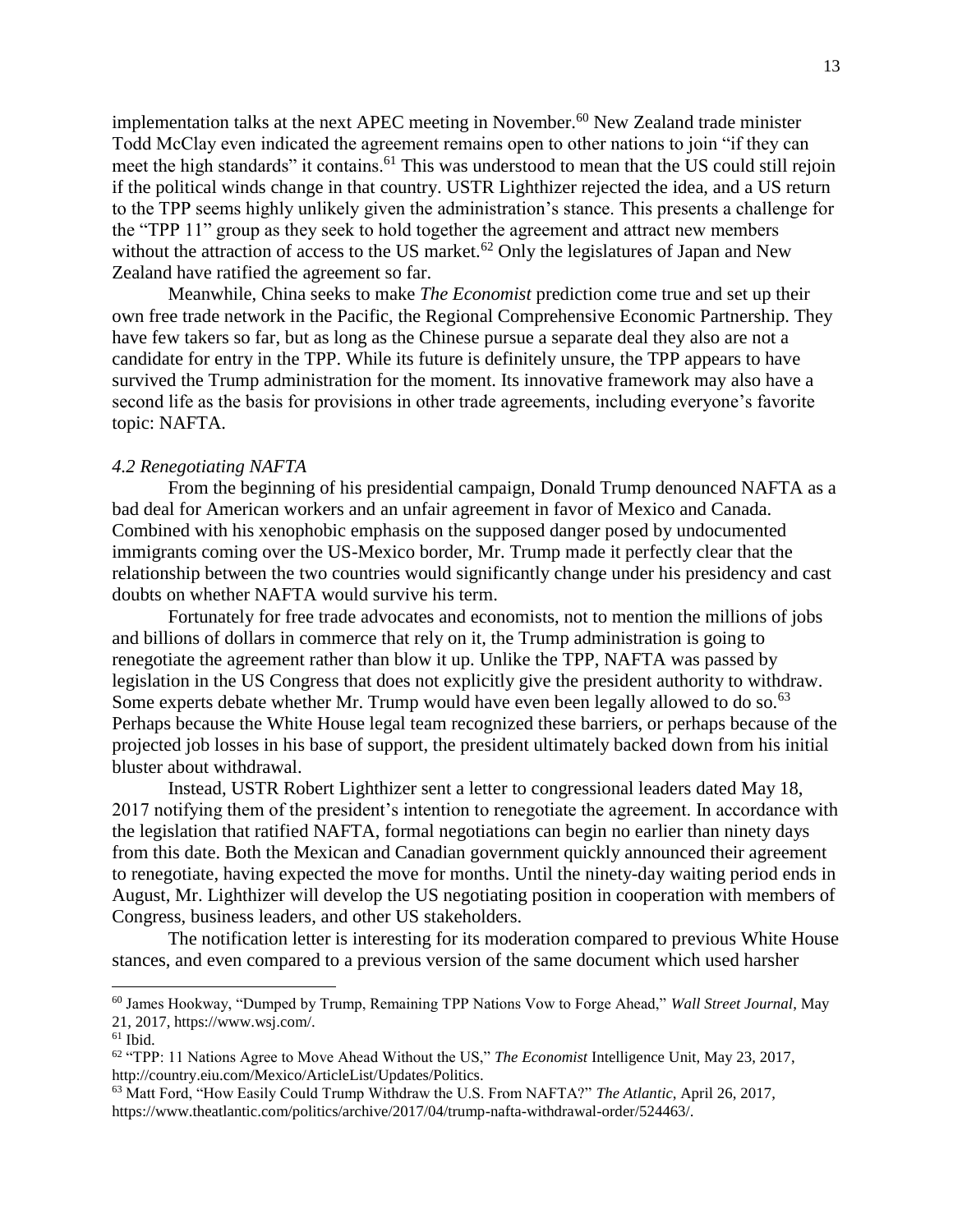language. Mr. Lighthizer provides rather generic objectives for the negotiation. The letter states, "our aim is that NAFTA be modernized to include new provisions" and that "effective implementation and aggressive enforcement...should be improved in the context of NAFTA."<sup>64</sup> The significance of this wording is that it commits the US negotiating team to making amendments and alterations to the existing agreement ("modernizing") rather than starting over with an entirely new agreement. While the previous draft contained a list of specific NAFTA sections the administration wants to change, the final letter eliminates those sections.<sup>65</sup> This gives Mr. Lighthizer more flexibility once negotiations begin.<sup>66</sup>

Throughout the text, Mr. Lighthizer also repeats several times a promise to "consult closely with Congress in developing our negotiating positions," to commit to "working closely with Congress," and so on.<sup>67</sup> He also formally promises to comply with the trade objectives defined by law in the 2015 Trade Priorities and Accountability Act, the bill that renewed presidential "fast-track" authority. These assurances are targeted at "lawmakers who guard their authority in trade negotiations" who "have been nervous about signs that Trump officials may be marginalizing their role."<sup>68</sup> Tensions in Congress could run high over the negotiation, with one journalist forecasting "a battle that pits some Republicans and industry supporters of the pact against Democrats and some of the president's most ardent backers."<sup>69</sup> In a rare moment of agreement, Mr. Trump's supporters and some Democrats would like to see a tougher NAFTA that protects American workers, for example through stricter labor regulations that would raise production costs in Mexico. Technology and automotive lobby groups would like to see new standards that facilitate production and exports. Meanwhile, some Republicans would rather protect the status quo, "since a significant overhaul or major new provisions could end up eroding the benefits companies and farmers get from reliable, duty-free exports to Canadian and Mexican markets."70

Given these competing interests on the US side, what might be on the final US negotiating agenda that comes out of Mr. Lighthizer's consultations this summer? The notification letter mentions the need for new provisions on intellectual property rights (IPR), digital trade, services, environmental and labor regulations, and state-owned enterprises  $(SOEs).<sup>71</sup>$  Such updates are not terribly controversial. The US and Mexico previously agreed to language on both IPR and environmental protections as signatories to the TPP, which could serve as a basis for similar additions to NAFTA.<sup>72</sup> US officials have also suggested a ban on currency manipulation. Such an addition would hardly affect Canada and Mexico, who float their currencies, but could serve as a useful precedent for future trade negotiations with currency

<sup>64</sup> Office of the United States Trade Representative, "USTR: Trump Administration Announces Intent to Renegotiate the North American Free Trade Agreement," press release, May 18, 2017,

https://ustr.gov/sites/default/files/files/Press/Releases/NAFTA%20Notification.pdf.

<sup>65</sup> For the original draft, see: Office of the United States Trade Representative, "Draft," accessed June 13, 2017, http://online.wsj.com/public/resources/documents/Nafta-draft-Congress-letter.pdf.

<sup>66</sup> Jacob M. Schlesinger, "A Letter Shows President Trump's Evolution on Nafta," *Wall Street Journal*, May 18, 2017, https://www.wsj.com/articles/a-letter-shows-president-trumps-evolution-on-nafta-1495150067.

<sup>67</sup> United States Trade Representative, "Trump Administration Announces Intent."

<sup>68</sup> Schlesinger, "Trump's Evolution on Nafta."

<sup>69</sup> Mauldin, "Push to Revamp Nafta."

 $70$  Ibid.

<sup>71</sup> United States Trade Representative, "Trump Administration Announces Intent."

<sup>72</sup> "US Begins Process to Renegotiate NAFTA," *The Economist* Intelligence Unit, May 19, 2017, http://country.eiu.com/Mexico/ArticleList/Updates/Politics.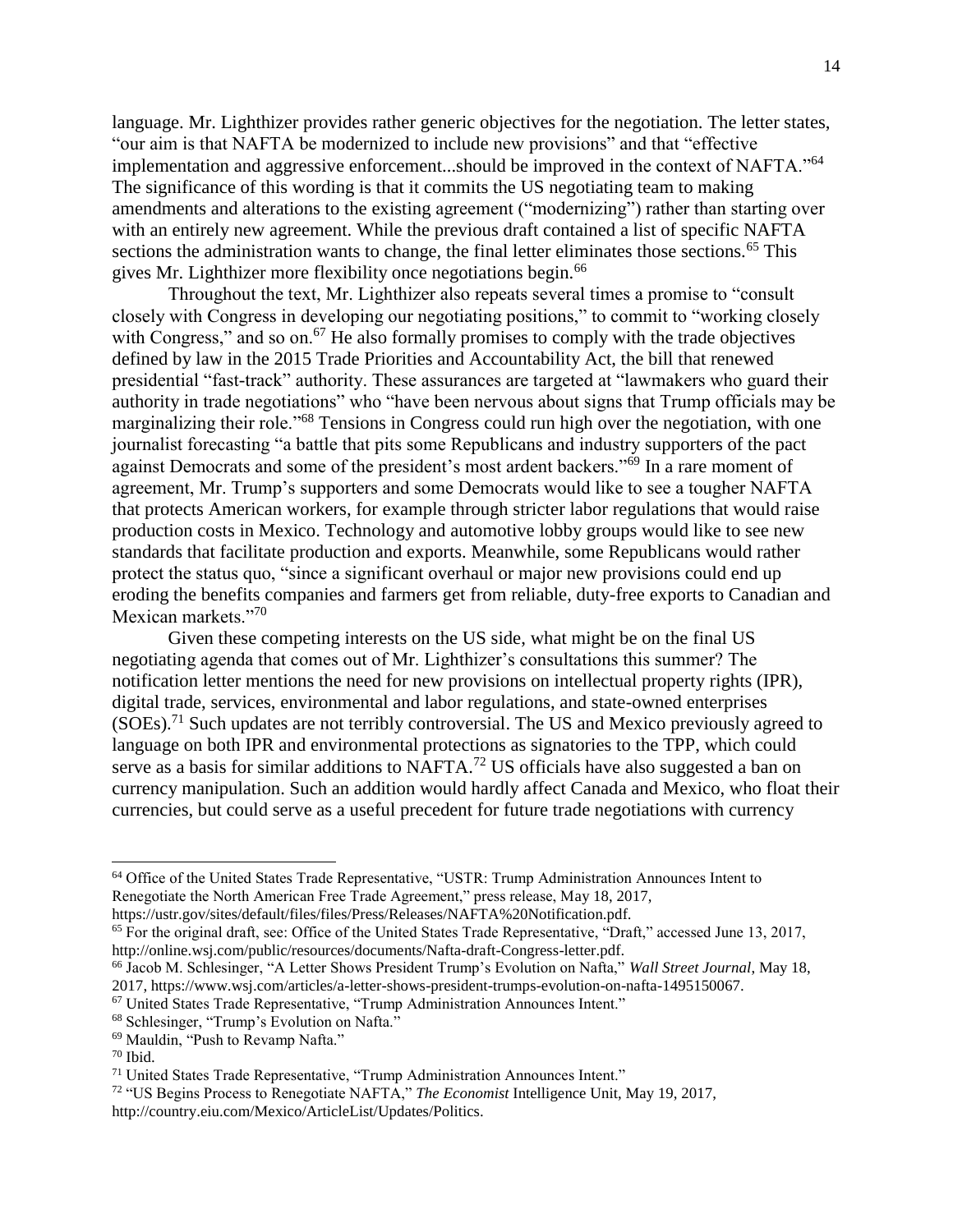manipulators like China.<sup>73</sup> Apart from these relatively moderate proposals, it remains to be seen whether Mr. Lighthizer has truly abandoned hard-line positions such as tougher rules of origin and stricter labor laws, or whether he simply eliminated that language in his notification in order to give his team room to maneuver at the negotiating table.

As for the US' NAFTA partners, both Canadian prime minister Justin Trudeau and Mexican president Enrique Peña Nieto publicly support the NAFTA renegotiation. Both governments have begun their own consultation processes.<sup>74</sup> Mexico Ambassador to the United States Gerónimo Gutiérrez has asserted that the US-Mexico relationship is at a "critical juncture," but that NAFTA renegotiations represent an opportunity to address issues not foreseen in the original agreement, such as e-commerce.<sup>75</sup> He also expressed a hope that the three parties might include updates to facilitate joint production chains for export *outside* of NAFTA, rather than only targeting the specifics of goods traded within NAFTA.<sup>76</sup> Mexican foreign minister Luis Videgaray announced shortly after Mr. Lighthizer's official notification that the Mexican team is ready to begin as soon as possible and that their objective is to conclude negotiations before the end of 2017 to avoid overlap with the 2018 Mexican presidential campaign.<sup>77</sup>

In the same press conference, Canadian foreign minister Chrystia Freeland concurred with Mr. Videgaray on the need for a rapid and efficient negotiation and emphasized that Canada and Mexico intended to engage in trilateral negotiations rather than one-on-one discussions with US representatives.<sup>78</sup> Said Ms. Freeland, "We don't even feel this is a contentious issue. It's just a matter of common sense. NAFTA can be modernized only with the agreement of the three parties."<sup>79</sup> Meanwhile, both governments have engaged in an aggressive, data-driven lobbying campaign targeting US legislators and government officials. The Canadian and Mexican efforts seek to communicate the trade, employment, and revenue benefits of NAFTA for US cities and states, pushing the US Congress to protect the core of NAFTA from the Trump administration's more hard-line tendencies.<sup>80</sup>

Despite this publicly optimistic response from its NAFTA partners and the time pressure of the already contentious Mexican elections, some observers note that Mr. Trump has incentives to drag out negotiations as long as possible. Brookings Institution fellow Mireya Solís notes that the president's confrontational style is based on the premise that "uncertainty provides leverage" in any negotiation by keeping the other party off-balance and holding withdrawal over their head as a bargaining tactic.<sup>81</sup> Hufbauer further speculates that as Congressional representatives whose states benefit from NAFTA begin to speak out more forcefully in defense of the agreement, the administration's prospects for a quick, radical revision will diminish. Mr. Trump might

<sup>73</sup> C. Fred Bergsten, "Currency Manipulation in the NAFTA Renegotiation," *Trade & Investment Policy Watch* (blog), Peterson Institute of International Economics, May 19, 2017, https://piie.com/blogs/trade-investment-policywatch/currency-manipulation-nafta-renegotiation.

<sup>74</sup> "US Begins Process to Renegotiate."

<sup>75</sup> Gerónimo Gutiérrez, "Mexico-U.S. Relations Today: Opportunities and Challenges" (speech, Georgetown University, Washington, DC, April 12, 2017).

<sup>76</sup> Ibid.

<sup>77</sup> Ariadna García, "Videgaray: comicios dificultan la negociación del TLCAN," *El Universal* (Mexico City), May 24, 2017, http://www.eluniversal.com.mx/.

<sup>78</sup> Ibid.

<sup>79</sup> Mike Blanchfield, "Canada Dives Deep Into Data to Make Case to U.S. on NAFTA, Says Freeland," CBC, May 23, 2017, http://www.cbc.ca/news/politics/freeland-mexico-canada-trump-1.4128400.  $\rm ^{80}$  Ibid.

<sup>81</sup> Mireya Solís, "Trade, security, and the U.S.-Mexico relationship" (panel event, Brookings Institution, Washington, DC, May 25, 2017).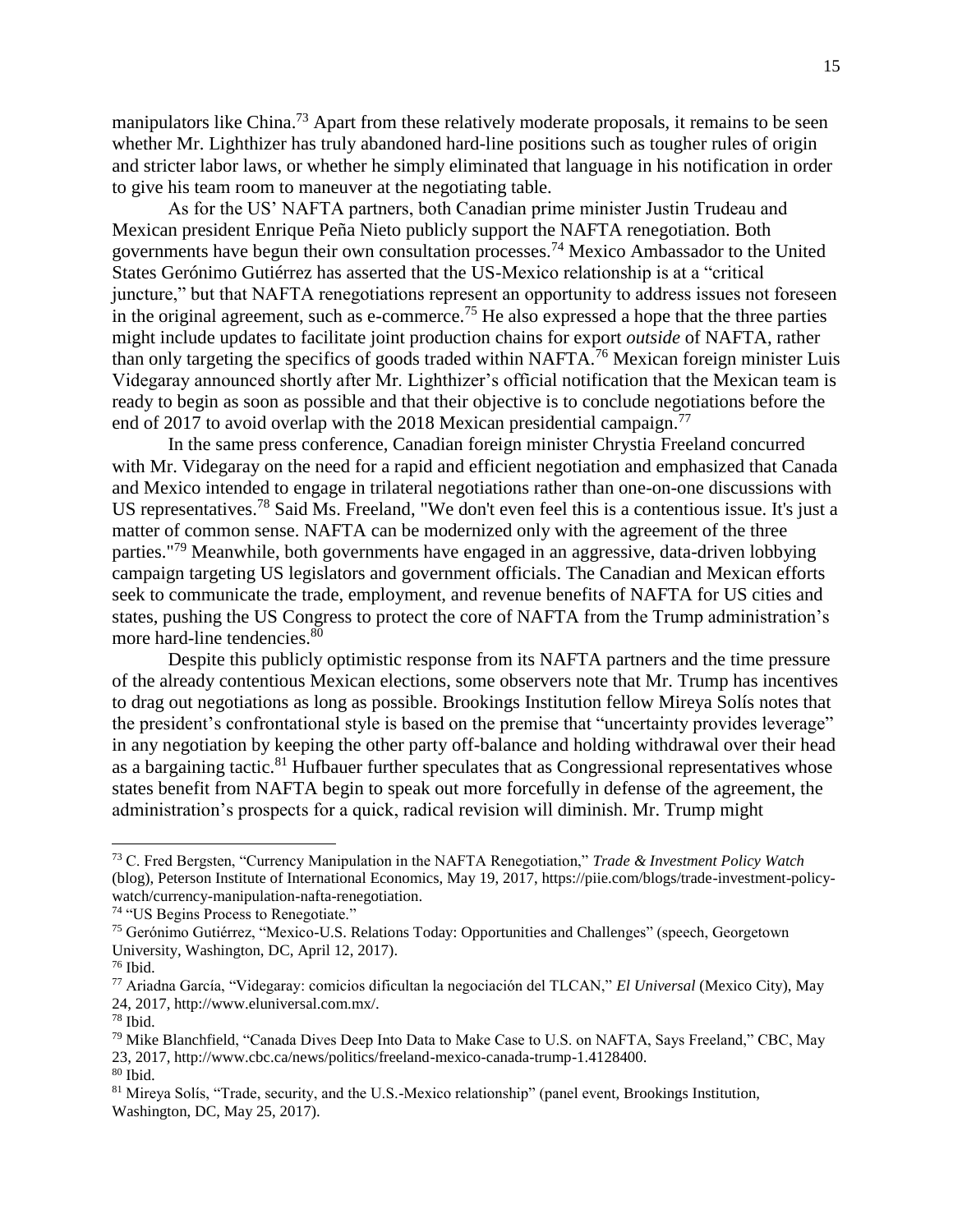nevertheless receive a political benefit from such objections because they lengthen talks. As soon as the agreement is concluded, he can no longer use NAFTA as a rhetorical punching bag.<sup>82</sup> Mexican academic José Carreño Carlón goes even further, asserting that the US president hopes to distract Congress and the public from the ongoing Russia investigations with relatively more positive news on the NAFTA renegotiation.<sup>83</sup>

Whatever Mr. Trump's political incentives, Mr. Lighthizer and Commerce Secretary Ross have both stated their commitment to a short and efficient timeline for negotiations. With an agreement of this scope and complexity, the possibility of fulfilling that promise depends on the substance of the agenda that the US negotiating team brings to the table in mid-August. For former Mexican diplomat Antonio Ortiz-Mena, the NAFTA negotiation thus represents "trade politics" for the Trump administration as much as "trade policy."<sup>84</sup>

## **5. Prospects for the US-Brazil Relationship**

In the context of the substantial changes in US trade policy and rhetoric discussed above, the discussion now turns to the prospects for the trade relationship between the US and Brazil. During the terms of Partido dos Trabalhadores (PT) presidents Lula da Silva and Dilma Rousseff, relations between the two countries varied from cordial to antagonistic, especially given Lula's friendly diplomatic relationship with Hugo Chávez and Fidel Castro and leaked evidence of US spying on Brazilian government communications during Dilma's tenure. With Dilma's impeachment and the installation of wealthy businessman Michel Temer of the Partido do Movimento Democrático Brasileiro (PMDB), observers expected Brazil to adopt a pro-trade, pro-US, and pro-foreign investment stance. An unpredictable Trump administration and the ongoing Operation Lava Jato investigation engulfed Temer and his government, casting a shadow over this initial optimism. This section lays out relevant observations and projections for Brazil's trade position in the early days of the new US administration, followed by analysis of the current investment environment in Brazil in the context of the political crisis.

#### *5.1 Perspectives on the "Era Trump"*

With the election of Donald Trump to the White House, Brazilian businesses and government leaders wondered what to expect from the bilateral relationship with the United States. Some observers in the first weeks of the administration took a decidedly pessimistic view. Celso Lafer, professor emeritus at the Universidade de São Paulo (USP), held that "bullying seems to be a part of his (Trump's) personality" and that his "trajectory" as president would be defined by macho aggression. $85$  This bullying, Lafer predicted, would manifest in economic policy with protectionism and trade wars with major US partners and lead to a backlash from Latin American countries against the Trump administration. Professor Carlos Alberto Primo Braga of Fundação Dom Cabral agreed, raising the possibility that President Trump would go so

<sup>82</sup> Hufbauer, "U.S.-Mexico relationship."

<sup>83</sup> José Carreño Carlón, "El TLC no tiene quién lo 'cubra' (y qué bien)," *El Universal* (Mexico City), May 24, 2017, http://www.eluniversal.com.mx/.

<sup>84</sup> Antonio Ortiz-Mena, "Trade, security, and the U.S.-Mexico relationship" (panel event, Brookings Institution, Washington, DC, May 25, 2017).

<sup>85</sup> Celso Lafer, "Os EUA na Era Trump: Impactos para o Mundo," (speech, Escola da Economia de São Paulo da Fundação Getúlio Vargas, São Paulo, Brazil, February 10, 2017,

http://ccgi.fgv.br/sites/ccgi.fgv.br/files/file/Events/1-Ebook-EUA-Trump-Impactos.pdf).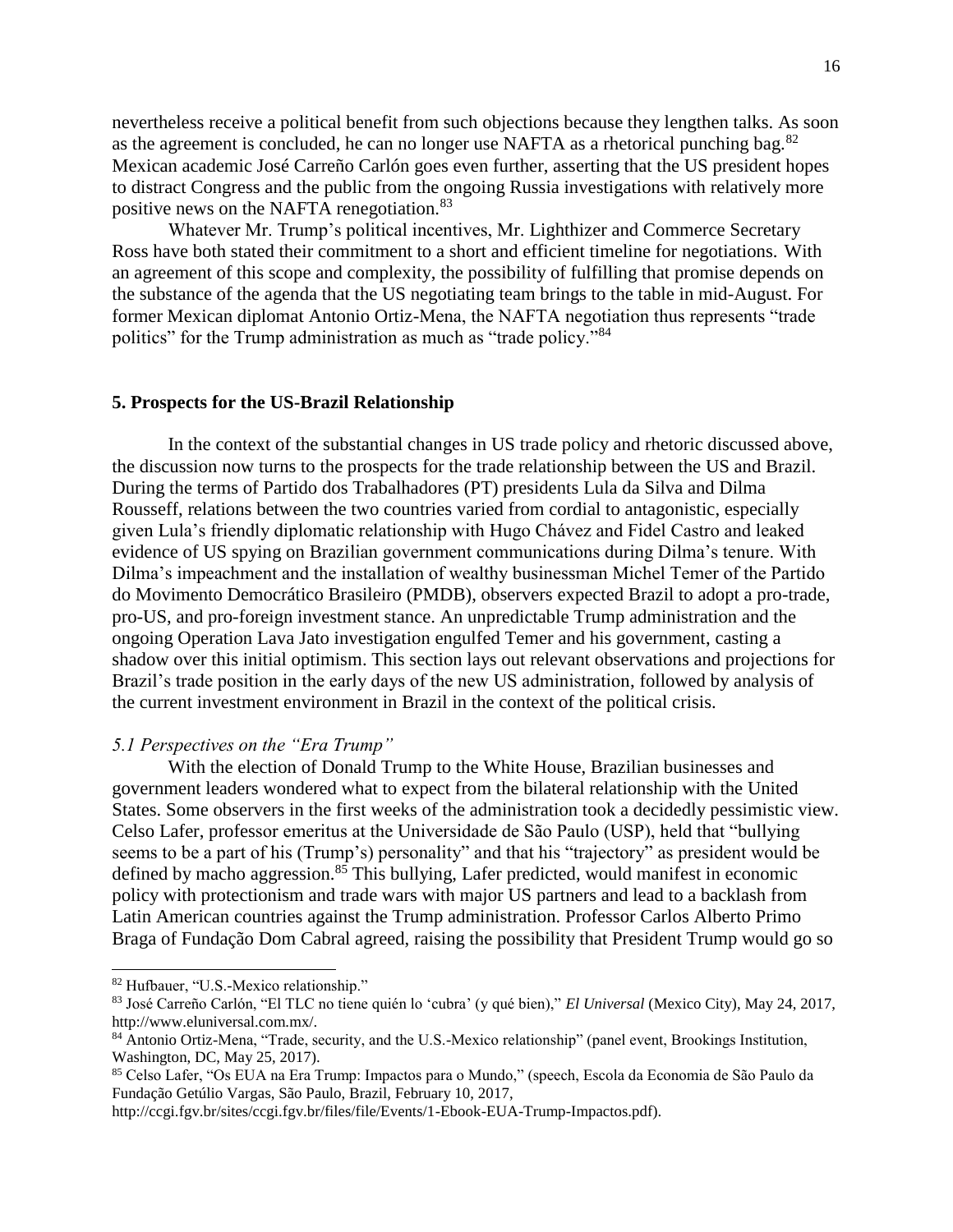far as to unilaterally withdraw from NAFTA and from WTO trade commitments, which would hurt the region as a whole by undermining international trade law and investor expectations.<sup>86</sup>

Beyond the general belligerence of the US administration, Brazilian academics and officials expressed concerns about its specific policy proposals. For example, if Mr. Ryan's BAT was to go ahead as planned, it would certainly hurt Brazilian exports. Following Mr. Trump's order to investigate possible national security implications from steel imports, Brazilian steel companies could find their profits at risk if the Commerce Department decides on protective measures.<sup>87</sup> In June, the USDA also temporarily blocked imports of fresh beef from Brazil after large shipments failed safety inspections. *Globo* cited worries among executives and experts that although the US is only the eighth largest market for Brazilian beef exports, the ban could damage the industry's credibility.<sup>88</sup>

Despite these challenges, a more cautiously optimistic view of the Trump presidency has emerged. Brazilian International Trade Scholars Institute chairman Aluisio de Lima-Campos considers it unlikely that Congress would pass broad punitive taxes on foreign goods, given the impact on states that rely on foreign trade and the increase in prices for consumers.<sup>89</sup> USP associate professor Gustavo Vettori noted that the US and Brazil both have corporate tax rates well above the average for Organization for Economic Cooperation and Development (OECD) countries. In response, House of Representatives Speaker Paul Ryan and President Trump want to cut taxes on corporate income and eliminate regulations in certain sectors. Such a move could make the US more attractive for Brazilian companies and other international investors.<sup>90</sup> Diego Bonomo of the Brazilian National Confederation of Industry (CNI) wagers that since Brazilian "exports to the United States are usually in the form of investments or inputs in value chains," Brazilian companies operating in the US would benefit from lower corporate taxes even if exports become more expensive with a possible BAT.<sup>91</sup>

Moreover, Brazil and the US have several existing arrangements that could serve as a strong foundation for future cooperation. A 2011 Air Transport Agreement set the groundwork to eventually eliminate cargo and passenger number limits, although the Brazilian Congress has not yet ratified it. The Programa de Aceleração do Crescimento (PAC), the set of infrastructure development projects that began under Lula, laid out a framework for US business participation. A 2012 aviation partnership connects "US companies to airport expansion, airspace management, safety, and security projects" and a transportation infrastructure partnership signed

<sup>86</sup> Carlos Alberto Primo Braga, "Os EUA na Era Trump: Qual é a estratégia com relação ao comércio internacional," (presentation, Escola da Economia de São Paulo da Fundação Getúlio Vargas, São Paulo, Brazil, February 10, 2017, http://ccgi.fgv.br/sites/ccgi.fgv.br/files/file/Events/1-Ebook-EUA-Trump-Impactos.pdf).

<sup>87</sup> Julia Decerega and Colton Wade, "Can Brazil Benefit from President Trump's Trade Policy?" Brazil Institute at the Woodrow Wilson Center, published March 2017,

https://www.wilsoncenter.org/sites/default/files/trade\_event\_publication\_draft\_3\_0.pdf.

<sup>88</sup> Luiz Patroni, "Estados Unidos suspendem importação de carne fresca do Brasil," *Globo*, June 25, 2017, http://g1.globo.com/.

<sup>89</sup> Aluisio de Lima-Campos, "A Política Comercial de Trump" (presentation, Escola da Economia de São Paulo da Fundação Getúlio Vargas, São Paulo, Brazil, February 10, 2017,

http://ccgi.fgv.br/sites/ccgi.fgv.br/files/file/Events/1-Ebook-EUA-Trump-Impactos.pdf).

<sup>90</sup> Gustavo Vettori, "Os EUA na era Trump: questões tributárias e seus impactos" (presentation, Escola da Economia de São Paulo da Fundação Getúlio Vargas, São Paulo, Brazil, February 10, 2017,

http://ccgi.fgv.br/sites/ccgi.fgv.br/files/file/Events/1-Ebook-EUA-Trump-Impactos.pdf).

<sup>&</sup>lt;sup>91</sup> Decerega and Wade, "Can Brazil Benefit?"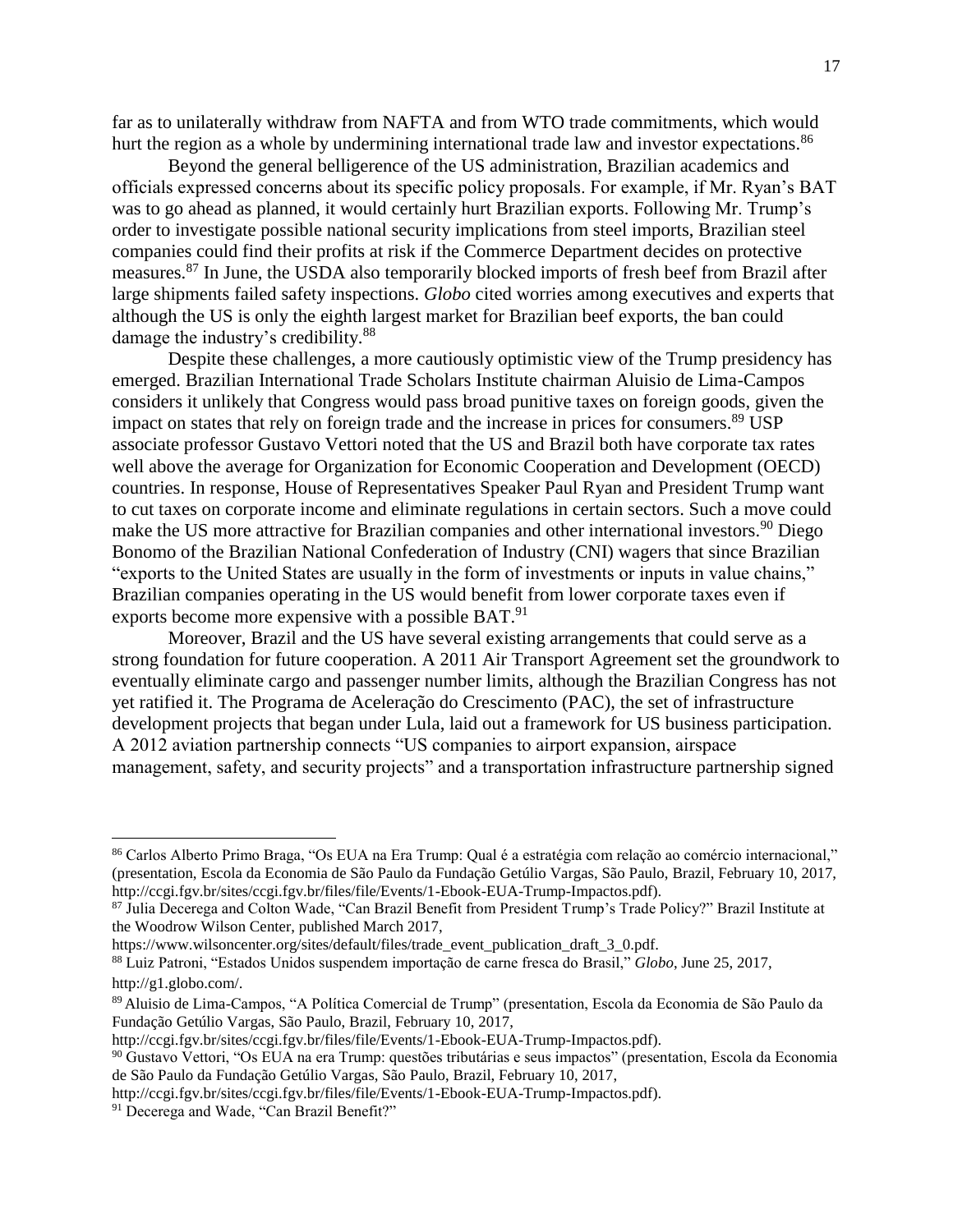in 2014 does the same for ground transit.<sup>92</sup> Free trade zones accessible to US companies have been operating for several years in the North and Northeast regions of the country.<sup>93</sup>

Keeping these efforts in mind, the Trump administration's actions over the last few months provide more evidence for the optimistic than for the pessimistic view. Woodrow Wilson Center Brazil Institute director Paulo Sotero noted that the US withdrawal from TPP actually benefitted Brazilian industries that would have been cut out of TPP members' export markets with a functioning agreement.<sup>94</sup> Hufbauer has also pointed out that President Trump's preference for bilateral agreements can only serve to benefit countries, like Brazil, that have a trade surplus with the US.<sup>95</sup> Eurasia Group Latin America director João Augusto de Castro Neves goes even further, stating that the Trump administration's intense focus on Mexico and the NAFTA negotiations leaves the door open for Brazil to operate freely in trade matters. "The country that has the most to lose to Trump is Mexico," says Castro Neves. "Brazil is somewhat shielded. We're not on Trump's radar...As long as Mexico is bad in Latin America, Brazil tends to be on the good side."<sup>96</sup> Indeed, Mexico-US tensions have not interfered with simultaneous Mexico-Brazil trade negotiations. And exports to the US account for just 1.2 percent of Brazil's GDP, leaving it much more insulated from possible protectionist barriers than the US' NAFTA partners and smaller neighbors in the region. $97$ 

Overall, Brazil's prospects for trade under the Trump administration present "opportunities in the near future, but overall uncertainty in the long run," according to Marcos Jank of Brazilian food conglomerate BRF.<sup>98</sup> It is hard to make accurate trade predictions when a chaotic, understaffed Trump administration is burdened by scandals and Congress is busy with healthcare and tax reform. On the one hand, both Mr. Trump and Mr. Temer are businessmen, a shared background that seemed to work in Argentina's favor in the case of lemon exports. The Brazilian and US leaders did speak via telephone shortly before President Trump took office. On the other hand, the two did not cover many specific issues; part of the reason is probably because "Brazil is not on Trump's priority list and the Temer government has less than two years left in office."<sup>99</sup> The domestic situations in both countries has pulled focus and energy from any substantial progress in bilateral trade relations, leaving the status quo relatively unchanged for the moment.

## *5.2 Brazil's Investment Environment and the Effects of the Political Crisis*

Part of Brazil's problem in negotiating trade agreements with the US and other trade partners is its high barriers to entry for foreigners to invest or start a company. The World Bank rated it 123 of 190 countries in ease of doing business in 2016.<sup>100</sup> According to the Brazilian finance ministry's Secretary of International Affairs, Marcello Estevão, "Brazil is the fourth most closed economy to international trade in the world, and the first among middle-income

<sup>92</sup> PRS Group, *Brazil: Country Report* (East Syracuse, N.Y.: PRS Group, Political Risk Services, 2016), Country Conditions, 3.

<sup>93</sup> Ibid., 4.

<sup>&</sup>lt;sup>94</sup> Decerega and Wade, "Can Brazil Benefit?"

 $95$  Ibid.

<sup>&</sup>lt;sup>96</sup> Ibid.

 $97$  Ibid.

<sup>98</sup> Ibid.

 $99$  Ibid.

<sup>&</sup>lt;sup>100</sup> "Ease of Doing Business in Brazil," Trading Economics, last modified June 2017, https://tradingeconomics.com/brazil/ease-of-doing-business.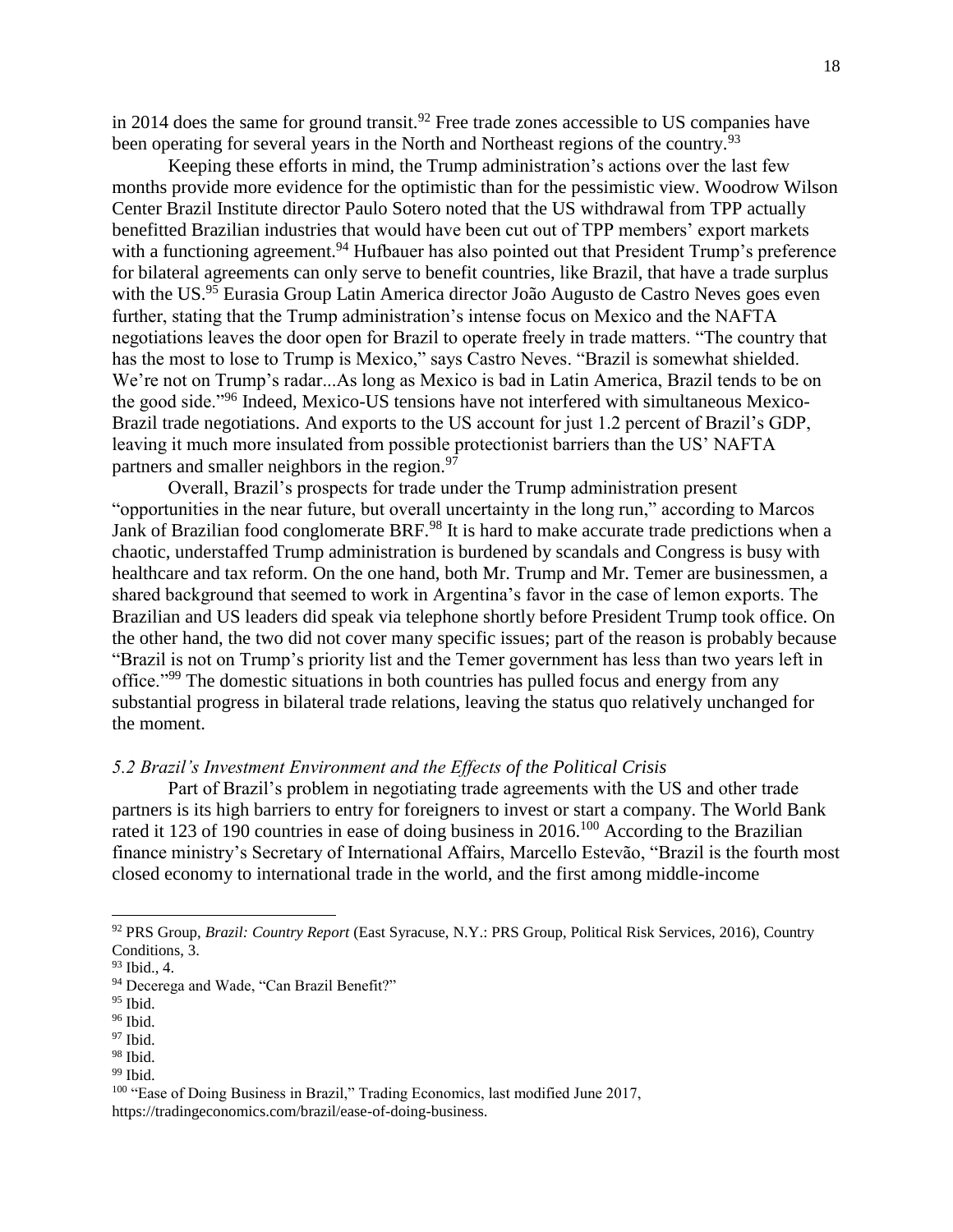countries."<sup>101</sup> Once goods enter the country, slow and expensive transportation eats into profits and productivity. Brazil averages a "logistics cost" equal to 20% of its GDP, more than twice the cost in the US.<sup>102</sup>

Part of the problem is the country's 1988 constitution. While many Brazilians fiercely defend the document's progressive social protections, it also contains what journalist Michael Reid calls "an absurd level of detail."<sup>103</sup> Its 250 articles are highly specific, requiring amendments for any substantive change to the labor, pension, education, or healthcare systems. As Mr. Temer discovered in 2016 and 2017, these amendments are highly controversial and demand a huge effort to collect enough votes to pass both houses of Congress.

For years, economists and academics have warned of two long-term dangers in Brazilian law: an extremely complicated labor code that dissuades investors; and what Reid refers to as the "pension time-bomb." As Brazil's population ages and the proportion of retired people increases relative to working-age people, pension payouts could threaten to sink the economy.<sup>104</sup> Changes in trade policy, the thinking goes, might accompany labor and pension reforms by opening up to other markets and attracting new investment. Dr. Vera Thorstensen of Fundação Getúlio Vargas has noted that Lula's attempt to sustain Brazil through trade relationships on a "south-south axis," primarily with Mercosul members and other developing countries, has largely been exhausted. The strategy failed to fully shield the country from the crash in commodity prices that began with the 2008-2009 worldwide financial crisis.<sup>105</sup> Thorstensen suggests a shift to incorporate Brazil into "mega-agreements" like the TPP and highlights the need to reach out either to the US or to the European Union (EU). These moves would necessitates overhauling Brazil's complex labor laws, as well as the confusing web of regulatory agencies responsible for commerce, trade, health and safety, and transportation.<sup>106</sup>

Other observers counter that given the immense institutional challenges within Brazil, as well as growing populist backlash in the US and Europe, multilateral trade arrangements are no guarantee of long-term economic growth and stability.<sup>107</sup> Marcos Troyjo of Columbia University's BRICLab suggests that a "globalization shock" might be needed to stimulate Brazilian interest in insertion into the global economy, perhaps through strengthening import/export chains with China or reorganizing how federal, state, and municipal agencies regulate foreign commerce.<sup>108</sup>

Looking to stimulate this kind of globalist shift, the Temer government has sought to eliminate some barriers to trade with Brazil. At the Davos forum in January 2017, Henrique Meirelles, now serving as Mr. Temer's finance minister, asserted that Brazil was "facing up to its problems" with fiscal reforms passed in 2016, including a constitutional amendment to cap public spending for the next twenty years.<sup>109</sup> Brazil also ended 2016 with a \$47.9 billion trade

<sup>101</sup> Colton Wade and Camila Veloso, "Brazil's Insertion in the Global Economy in Challenging Times," Brazil Institute at the Woodrow Wilson Center, published April 2017,

https://www.wilsoncenter.org/sites/default/files/brazil\_intl\_engagement\_w\_marcello\_estevao.pdf. <sup>102</sup> PRS Group, *Brazil: Country Report*, Country Conditions, 10.

<sup>&</sup>lt;sup>103</sup> Michael Reid, *Brazil: The Troubled Rise of a Global Power* (New Haven: Yale University Press, 2014), 119. <sup>104</sup> Ibid., 272-275.

<sup>105</sup> Vera Thorstensen, "Impactos de Acordos Comerciais com EUA e UE" (speech, American Chamber of Commerce for Brazil (Amcham), São Paulo, Brazil, May 11, 2016).

 $106$  Ibid.

<sup>107</sup> Marcos Troyjo, "Integração do Brasil no Comércio Global" (speech, American Chamber of Commerce for Brazil (Amcham), São Paulo, Brazil, May 11, 2016).

<sup>108</sup> Ibid.

<sup>109</sup> LatinNews Reports, "Latin American Weekly Report," January 19, 2017, https://www.latinnews.com/.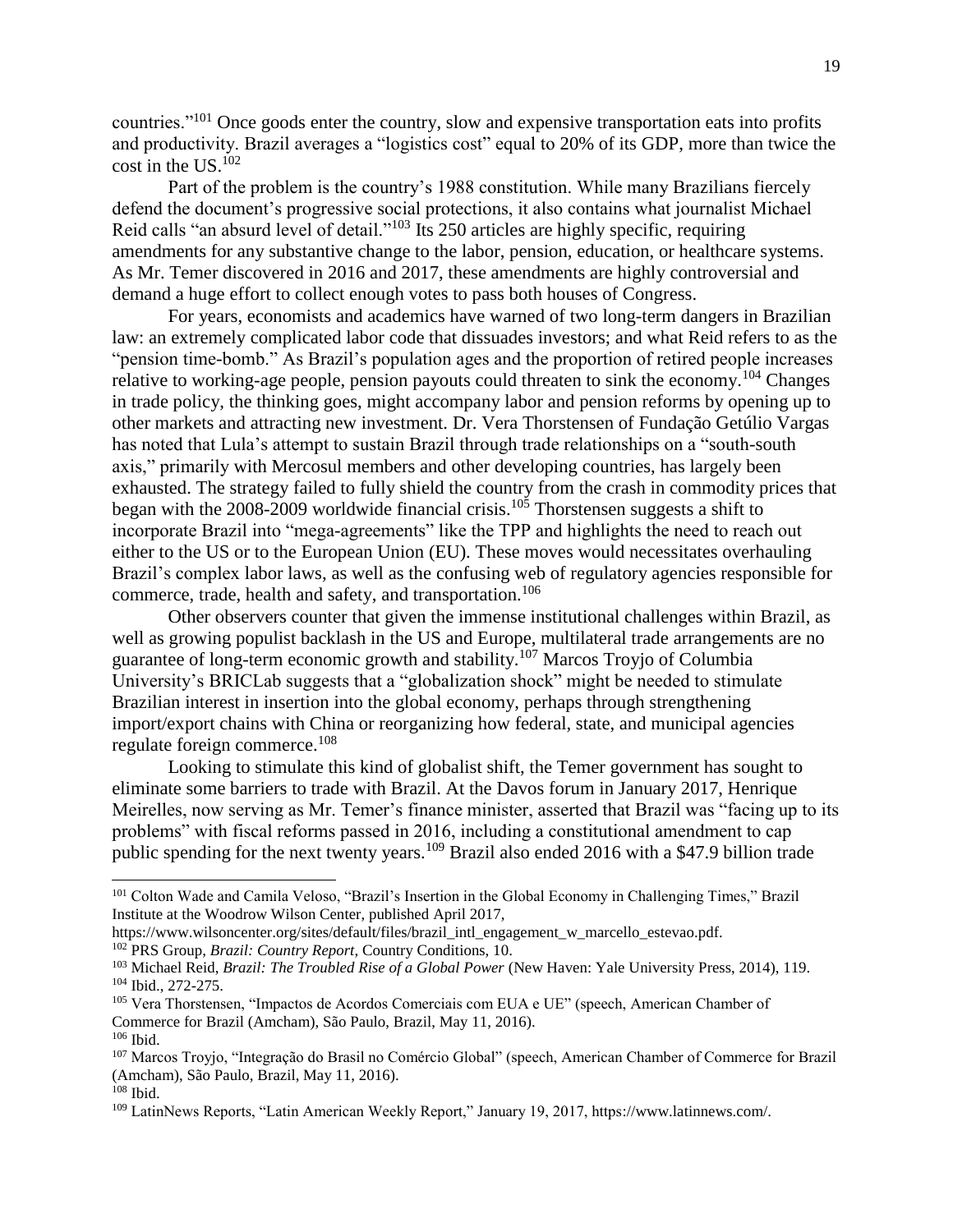surplus with the United States, one of its biggest trade partners, according to estimates by the Ministério da Indústria, Comércio Exterior e Serviços (MDIC).<sup>110</sup> Mr. Estevão explains that the administration sees international trade agreements and opening to foreign capital as complements to domestic economic reform, with proposed pension, labor, and tax reforms as necessary components to both increase national productivity and attract investment from abroad.<sup>111</sup> In contrast to the current US administration, Brazil seeks greater participation in international institutions such as the World Bank, G20, and WTO and is currently pursuing membership in the  $OECD<sub>112</sub>$ 

Whether in response to these measures or possibly due to a small rebound in exports, the country's economy slowly stabilized through the first quarter of 2017, achieving positive GDP growth for the first time in two years.<sup>113</sup> However, unemployment remained at 13.6 percent, with a staggering 14 million Brazilians out of a job.<sup>114</sup> Latin American Weekly Reports also noted that "the recession caused by political uncertainty amid continued fallout from the Petrobras investigation is proving to be deeper and more protracted than expected," adding that "whether Brazil can continue to court global investors hinges on its ability to push through more fiscal reforms."<sup>115</sup> Since the release of a recording of President Temer allegedly approving hush money payments to imprisoned former congressman Eduardo Cunha, corruption investigations returned with a vengeance to the center of national and international attention. The day after the incriminating tape's content was reported by media giant Globo, the real's value plummeted from 3.09 against the dollar to 3.39.<sup>116</sup> Further reflecting investor fears, the São Paulo stock exchange (Bovespa) lost US\$150 billion after a court ruling that there was sufficient evidence to proceed with a criminal investigation into Mr. Temer.<sup>117</sup>

Mr. Meirelles asserted in the face of this new scandal that "the reform agenda would continue 'regardless of anything.'"<sup>118</sup> At the same time, mass protests and violent clashes with military and police in the capital of Brasilia demonstrated public rage against the extent of corruption and cast doubts on the government's ability to survive the situation. USP Professor Alex Ferreira commented that "the economy, especially in terms of reducing high levels of public debt, is still very dependent on any political developments. While bad fiscal policies can hit a country hard, so too does a high level of uncertainty regarding the country's leadership."<sup>119</sup>

Perhaps exacerbated by the continued recession and recurring political crisis, citizen security concerns also preoccupied observers. A May 8 DataFolha poll stated that fifty million Brazilians, or one-third of the population, have lost a friend or family member to homicide. Just a few weeks earlier, a Mexican criminal justice reform organization released a list of the world's most dangerous cities; nineteen of the top fifty are in Brazil.<sup>120</sup> The security situation ought to

https://tradingeconomics.com/brazil/gdp-growth.

<sup>119</sup> LatinNews Reports, "Latin American Regional Report: Brazil & Southern Cone," May 2017, https://www.latinnews.com/.

 $120$  Ibid.

 $110$  Ibid.

<sup>111</sup> Wade and Veloso, "Brazil's Insertion."

<sup>112</sup> Ibid.

<sup>113</sup> "Brazil GDP Growth Rate," Trading Economics, last modified June 1, 2017,

<sup>&</sup>lt;sup>114</sup> "Brazil Unemployment Rate." Trading Economics, last modified May 31, 2017, https://tradingeconomics.com/brazil/unemployment-rate.

<sup>115</sup> LatinNews Reports, "Latin American Weekly Report," January 19, 2017.

<sup>116</sup> "Brazilian Real," Trading Economics, last modified June 20, 2017, https://tradingeconomics.com/brazil/currency.

<sup>117</sup> LatinNews Reports, "Latin American Weekly Report," May 25, 2017, https://www.latinnews.com/.

<sup>118</sup> Ibid.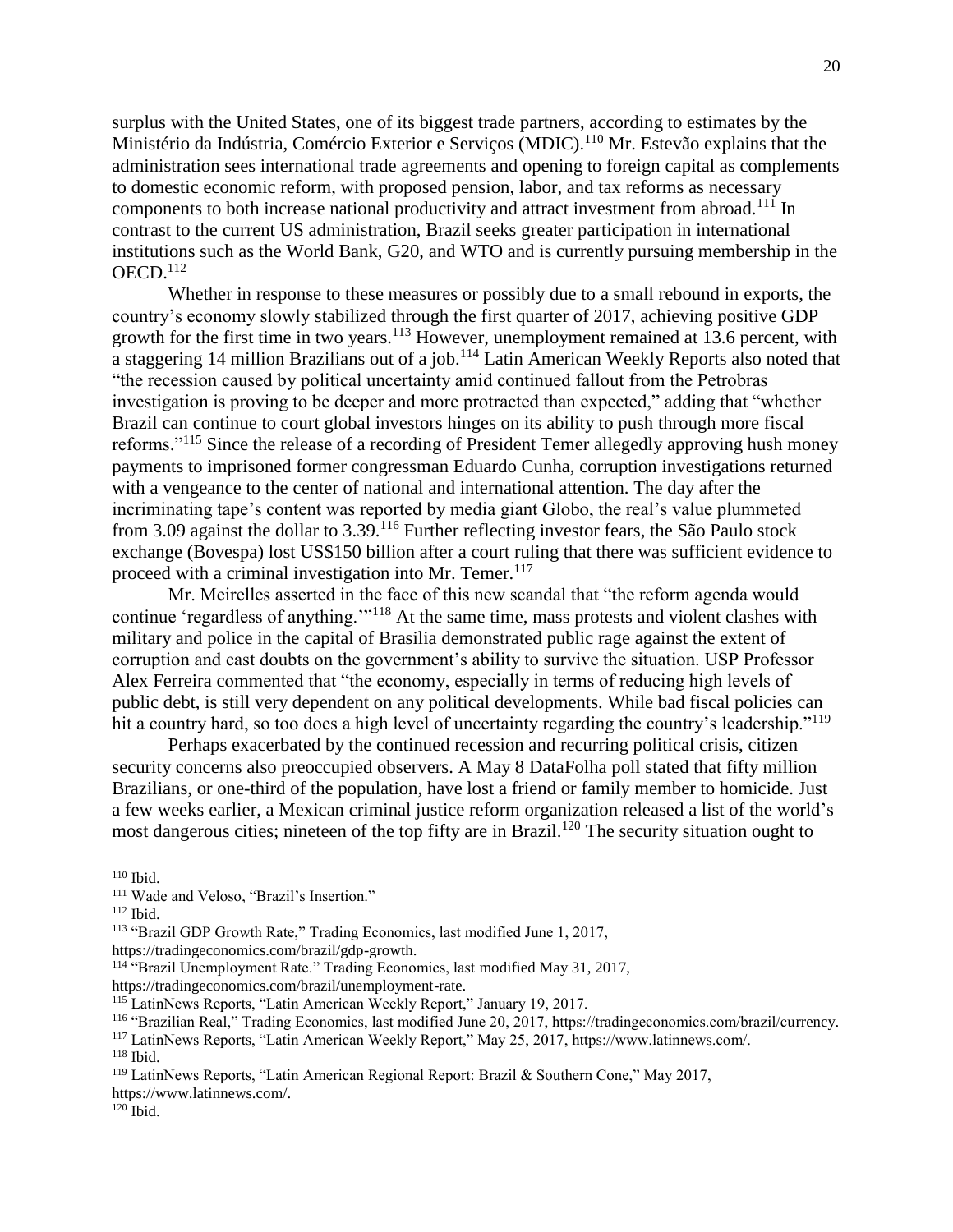temper the current administration's enthusiasm for dismantling trade protections without also providing some form of alternative employment or social assistance, especially in the light of recent research that suggests a link between exposure to foreign competition and temporary increases in local crime rates during Brazil's previous period of trade liberalization in the 1990s.<sup>121</sup>

Despite widespread coverage in US and European media, including a CBS 60 Minutes segment on Operation Lava Jato, the initial shock of the newest corruption allegations against the president appears to have calmed somewhat. Former US Ambassador to Brazil Tony Wayne still sees opportunity, asserting that "despite the difficulties that Brazil now faces, I believe that the crisis can leave Brazil stronger if it results in a more open and competitive economy."<sup>122</sup> Former International Monetary Fund (IMF) official Teresa Ter-Minassian sees "significant improvements in performance by the main financial and non-financial federal enterprises," including the national development bank BNDES, Banco do Brasil, and even the embattled Petrobras.<sup>123</sup> US investors in certain sectors seem to agree. Venture capital firm Kaszek Ventures for example, has two-thirds of its investments in Brazilian tech startups and recently raised US\$200 million, forty-eight percent more than its previous fundraising effort in  $2013$ <sup>124</sup>

Brazil remains in crisis, however. The real is still at an anemic 3.34 against the dollar as of June 20, after continued setbacks for Mr. Temer's proposed labor reform in the Senate.<sup>125</sup> The US media coverage has helped bring attention to Brazil somewhat, but the Trump administration's own scandals have largely drowned out scattered calls for increased US government assistance to Brazil and for support to international financial institutions. Desmond Lachman of the conservative think tank American Enterprise Institute notes that "Brazil's troubled political and economic outlook should be of considerable concern to the Trump administration insofar as it is occurring right in the United States' own backyard."<sup>126</sup> Ter-Minassian further stresses "that Brazil is the only country that can effectively lead a process of greater regional integration in Latin America, an appropriate response to possible protectionist trends in the United States and perhaps in Europe.<sup>51</sup><sup>127</sup> So far, these warnings have fallen on deaf ears in Mr. Trump's cabinet, as they occupy themselves with NAFTA preparations and deal with almost daily fallout from the Russia investigation. With the fate of two presidential administrations still in the balance in both the US and Brazil, domestic crises currently outweigh the forging of stronger regional trade bonds.

<sup>&</sup>lt;sup>121</sup> Rafael Dix-Carneiro, Rodrigo Soares, and Gabriel Ulyssea, "Economic Shocks and Crime: Evidence from the Brazilian Trade Liberalization" (NBER Working Paper 23400, National Bureau of Economic Research, Cambridge, MA, 2017, http://www.nber.org/papers/w23400), 34-35.

<sup>&</sup>lt;sup>122</sup> Wade and Veloso, "Brazil's Insertion."

 $123$  Ibid.

<sup>124</sup> Vinod Sreeharsha, "A \$200 Million Bet on Brazilian Tech Start-Ups Amid Political Upheaval," *New York Times*, May 30, 2017, https://www.nytimes.com/.

<sup>&</sup>lt;sup>125</sup> "Brazilian Real," Trading Economics.

<sup>126</sup> Desmond Lachman, "Brazil's Woes Are 'Exhibit A' for Why Trump Shouldn't Batter IMF," *The Hill*, May 24, 2017, http://thehill.com/blogs/.

<sup>&</sup>lt;sup>127</sup> Wade and Veloso, "Brazil's Insertion."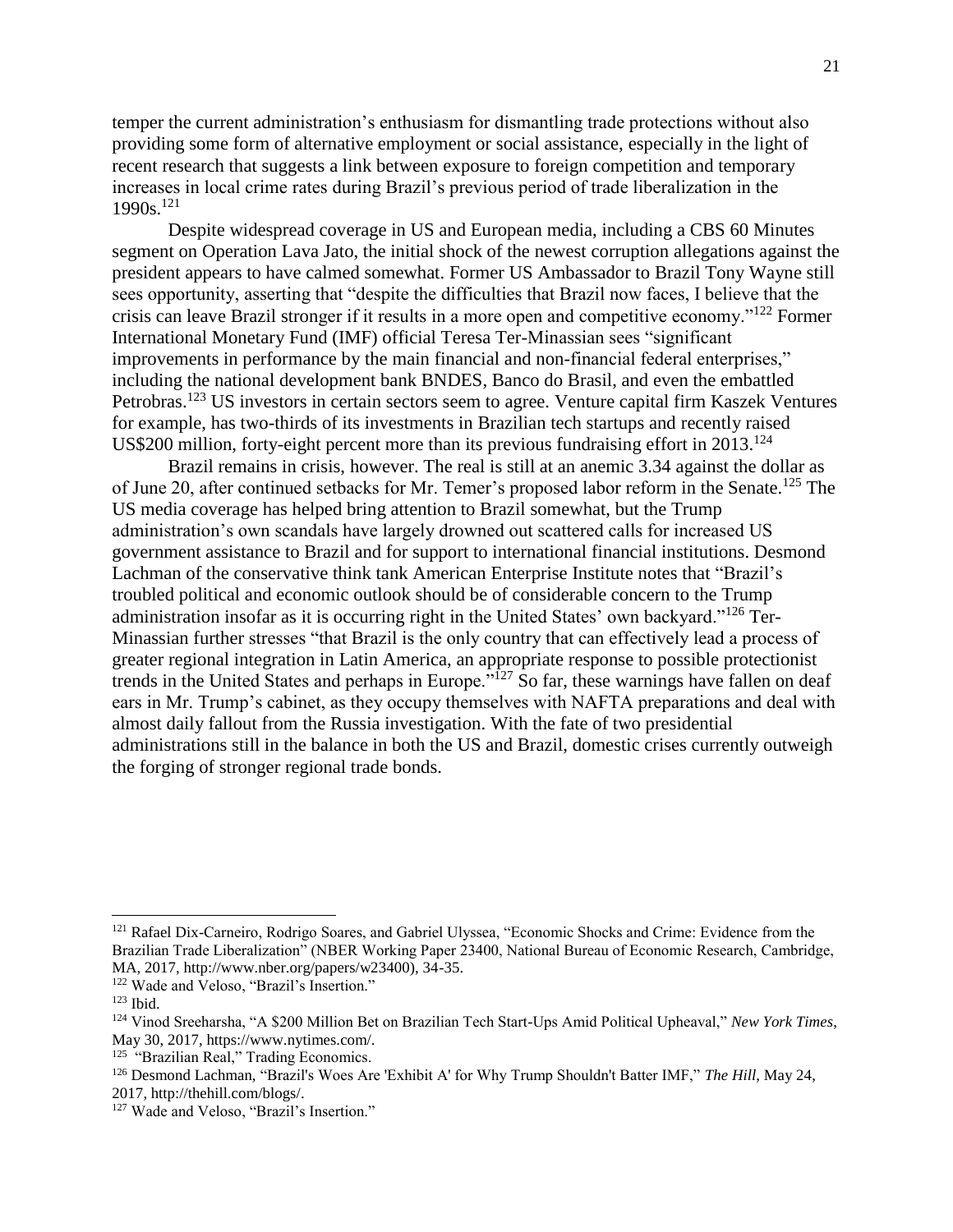#### **6. The Trump Administration and International Development**

This paper has thus far focused on the Trump administration's actions affecting international trade agreements, imports to the US, and trade disputes in specific sectors. However, other Trump administration foreign policy and diplomatic actions also have implications for Brazil and the wider region, particularly for the state of future investment in development and aid projects. This final section briefly touches on contacts between President Trump and Latin American leaders not discussed above, including Colombia and Peru. It subsequently outlines the projected impacts of the president's budget proposal, cuts and reorganization of federal departments responsible for diplomacy, aid, and investment, and other policy changes relevant to international development.

## *6.1 Regional Contacts*

 $\overline{a}$ 

Outside of the heavy focus on Mexico and NAFTA negotiations, President Trump and his cabinet have largely ignored the rest of Latin America. However, some diplomatic and aid relationships have been established over the first six months of his presidency that bear mentioning.

First on the list is Colombia, which has been intimately tied to the US since the beginning of the so-called "War on Drugs" in the early 1980s. Through Plan Colombia and other measures, the two countries established deep, complex, and often controversial military and economic relations. Most recently, Mr. Obama's administration provided essential support in the peace talks with the Fuerzas Armadas Revolucionarias de Colombia (FARC) and consistent public backing abroad for the administration of President Juan Manuel Santos. With a new president that seems to favor shows of force over diplomacy, the Colombian government was unsure whether the US would continue to back the implementation of the peace accords with the FARC. In February, both President Trump and Secretary of State Tillerson reassured President Santos and Foreign Minister María Ángela Holguín that the US will continue its support for the peace process as it moves forward. However, it is unclear whether the \$450 million that Mr. Obama appropriated in assistance for the Colombian peace process will make it into the 2018 budget, as the US Congress has yet to tackle a budget bill for next year.<sup>128</sup> Any reduction in funding could seriously compromise reintegration, rebuilding, and transitional justice efforts included in the peace implementation plan.

In the Southern Cone, there is more optimism on the prospects for relations with the US. As previously mentioned, President Macri of Argentina succeeded in convincing Mr. Trump to lift the ban on lemon imports from his country, setting a good precedent for future contacts. Across the Andes mountains to the west, Chileans initially lamented the US administration's withdrawal from the TPP and renewed hostility towards Mexico, a key Chilean trade partner. By May, meetings between the Chilean foreign minister Heraldo Muñoz and Mr. Tillerson had calmed the waters. The two agreed that "the links between the two countries rely on a solid base of democratic principles, economic and political liberties, respect for human rights, and free trade," and Chilean newspaper *El Mercurio* characterized the US Secretary of State and H.R. MacMaster, the US National Security Advisor, as officials with "high prestige, pragmatic, and with a broad understanding of international affairs."<sup>129</sup> It remains to be seen if Chile's long-

<sup>128</sup> "Por segunda vez en la era Trump, la Casa Blanca se comunica con Colombia," *El Espectador* (Bogotá), February 17, 2017, http://www.elespectador.com/.

<sup>129</sup> "El canciller en Washington," *El Mercurio* (Santiago, Chile), May 7, 2017, http://impresa.elmercurio.com/.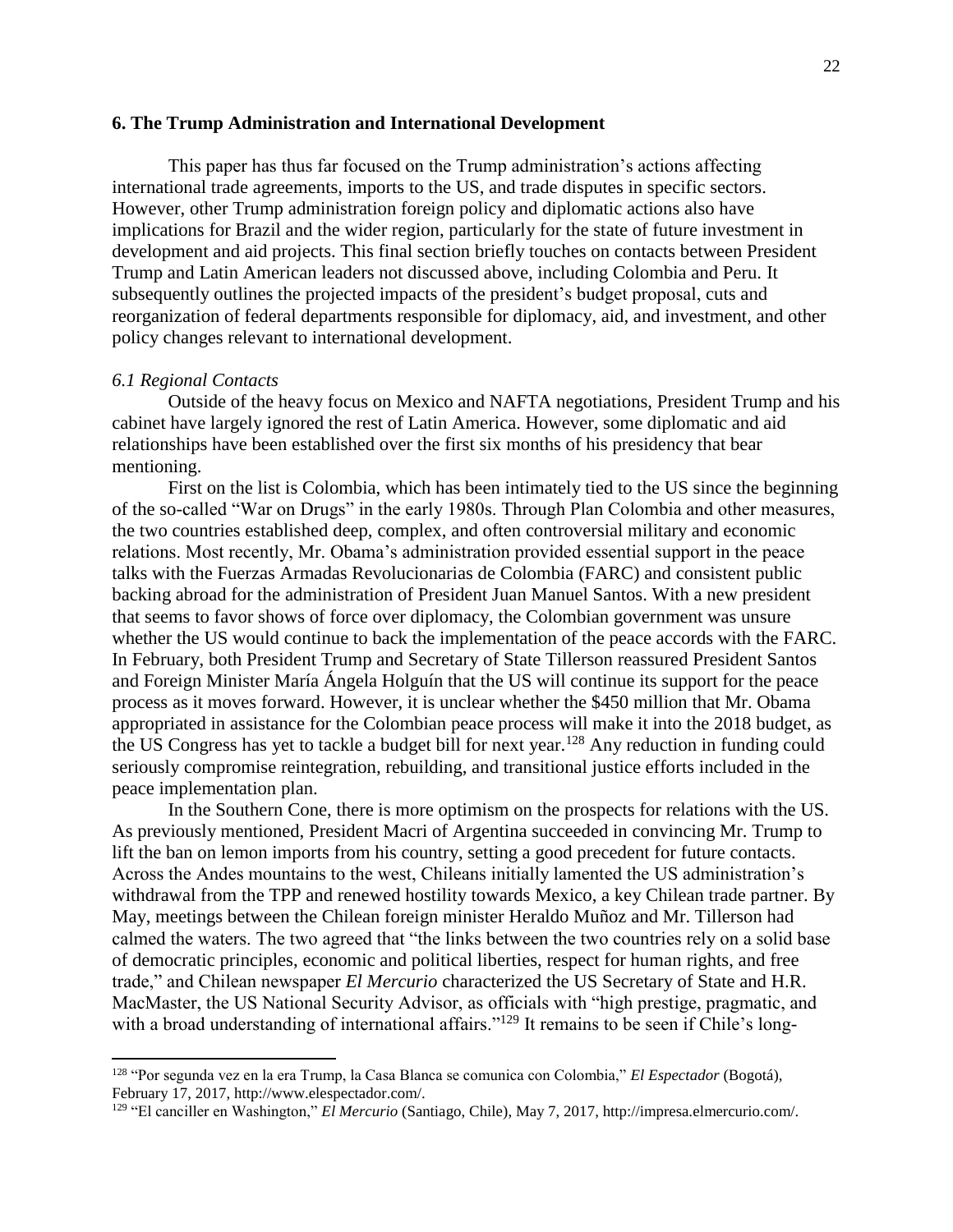standing acceptance of free trade orthodoxy will clash with Mr. Trump's more nationalist/protectionist orientation in future trade interactions.

The first Latin American leader to visit the Trump White House was in fact not Mr. Santos or Mr. Macri, but Pedro Pablo Kuczynski of Peru. He gently criticized Mr. Trump's push for stronger immigration restrictions, stating that Mr. Kuczynski "prefers bridges to walls and favors the free movement of people across borders."<sup>130</sup> The Peruvian president also "only briefly discussed" Peru's outstanding request to the US to extradite former president Alejandro Toledo, who is wanted on corruption charges connected to alleged payments from the Brazilian construction firm Odebrecht.<sup>131</sup> Nevertheless, the two parted on what seemed to be good terms, with Trump announcing that Peru was a "fantastic neighbor."<sup>132</sup> The State Department reaffirmed its commitment to good relations with an announcement in late March that the US was committing \$750,000, disaster relief teams, helicopters, and equipment to assist in the recovery from devastating floods that hit the country earlier in the month.<sup>133</sup>

These friendly interactions were overshadowed in June by President Trump's "cancelling" of Mr. Obama's carefully crafted opening of relations with the Castro regime in Cuba.<sup>134</sup> The move appeared designed to appeal to Cuban exiles and other voters in the Miami area who supported Mr. Trump in the 2016 campaign. The action does not amount to a full policy reversal. Commercial air and ship traffic will continue, Cuban Americans can still travel and transfer money to the island, and the US and Cuban embassies will remain open. However, the administration is reinstating stricter travel restrictions for American citizens going to Cuba and bars them from spending money at establishments linked to the Cuban military, which includes most of the country's hotels and many retail stores. Mr. Trump also halted any further openings in the US economic embargo. This freeze will likely hurt average Cubans who rely on tourism to sustain small businesses and earn a meager income. The president's return to harsh criticism of the Castro government, meanwhile, gives ammunition to hard-liners in Cuba looking to resist the slow but steady process of moderation that accompanied normalization of relations with the US under Mr. Obama.<sup>135</sup> The administration's Cold War-style grandstanding jeopardizes a fragile but mutually beneficial opening between the two countries.

## *6.2 The Impact of Budget Proposals and Agency Reorganization on Development and Aid*

Along with this hardening stance towards Cuba, the White House budget proposal released in May reveals a very different story to the perceptive Latin America observer than its public assurances of friendship and minor trade concessions to certain partners. The President of the United States proposes a budget each year indicating the administration's priorities. While Congress has the sole power to pass the actual budget, the White House proposal often serves as a starting point for debate.

So what are Trump's priorities? Essentially, the president seeks to increase spending on military equipment while drastically reducing or outright eliminating the size and reach of almost

<sup>&</sup>lt;sup>130</sup> "Peru's President Tells Trump He Favors Bridges to Walls," Reuters, February 24, 2017, http://www.reuters.com/article/us-peru-usa-idUSKBN1632F8.

 $131$  Ibid.

<sup>132</sup> Ibid.

<sup>133</sup> US Department of State, "Flood Relief Support to Peru," press release, March 30, 2017, https://www.state.gov/r/pa/prs/ps/2017/03/269336.htm.

<sup>134</sup> Michael J. Bustamante, "Trump's Rollback on Cuba," *Foreign Affairs,* June 19, 2017, https://www.foreignaffairs.com/articles/cuba/2017-06-19/trumps-rollback-cuba.  $135$  Ibid.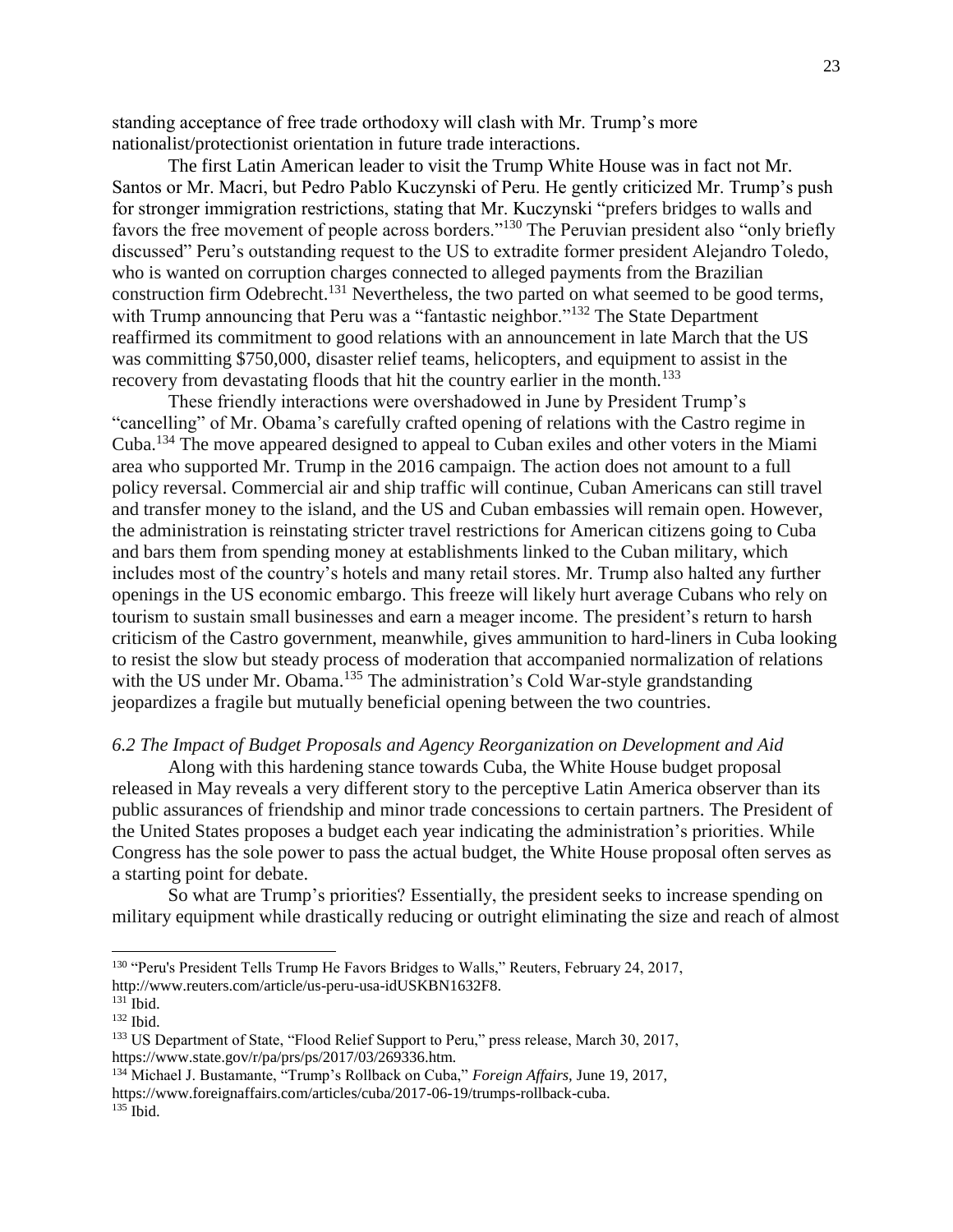every other department in the federal government. The *New York Times* compared the White House budget proposal to current spending levels, forecasting its effects over the next ten years. The report found the following projected reductions in international affairs: a 42.3 percent cut to State Department operations; 43.1 percent from international organizations; 74.2 percent from refugee programs; 51.2 percent from development and humanitarian assistance, including global health, disaster assistance, development banks, and the US Agency for International Development (USAID); and 37.5 percent from international security assistance, including a key economic support and development fund.<sup>136</sup> If enacted, such extreme reductions would spell disaster for aid organizations and foreign governments worldwide which use US government dollars to fund their projects, not to mention the average citizens who depend on those services.

Legislators from both political parties immediately rejected the White House budget as unnecessarily harsh in its slashing of key federal programs. Senate Democratic Minority Leader Chuck Schumer quipped that "just like comic books, it relies on a fantasy to make all the numbers work," and Republican Senators John Cornyn and John McCain both flatly stated the proposal was "dead on arrival."<sup>137</sup> Even ultra-conservative Representative Mark Meadows claimed the budget went too far in cuts to healthcare, social services, and education.<sup>138</sup> With overwhelming bipartisan opposition, there is essentially zero chance of any significant portion of the White House budget becoming law.

There is still plenty that Mr. Trump can do without Congress' approval to achieve his campaign promise to reduce the size of the federal government. Early in his administration, he ordered a temporary freeze on federal hiring and instructed all cabinet officials to find ways to streamline operations. The State Department has experienced particularly severe reductions in jobs and funding. The move has been heavily criticized by business executives who rely on government cooperation to promote products and open factories abroad, as well as retired generals who consider a strong diplomatic corps to be a necessary component of US national security.<sup>139</sup> Despite opposition from Congress, the military, and business groups, Secretary Tillerson has said he is seeking to cut up to 2500 jobs from the agency.<sup>140</sup> The State Department even went so far as to retract promised offers of fast-track jobs to winners of the prestigious Rangel and Pickering fellowships that benefit minority and economically disadvantaged applicants to the agency.<sup>141</sup> While that decision was later reversed, such actions contribute to the plummeting morale of an already demoralized agency. Moreover, a reduced State Department restricts the aid and programming that embassies can provide and will likely result in declining US engagement abroad. Senator Christopher Coons worries that the US is "going to lose the very best of our Foreign Service," resulting in a severely weakened exercise of soft power in foreign policy.<sup>142</sup>

Beyond budget cuts, Mr. Trump also issued one other order that could have widespread implications, specifically for non-governmental organizations (NGOs) in the public health and

<sup>136</sup> Aisch and Parlapiano, "Trump's Budget Would Affect."

<sup>&</sup>lt;sup>137</sup> Bob Bryan, "Trump's Budget is Facing Massive Blowback in Congress- and Republicans Are Some of the Loudest Complainers," *Business Insider*, May 23, 2017, http://www.businessinsider.com/. <sup>138</sup> Ibid.

<sup>&</sup>lt;sup>139</sup> Julia Horowitz, "Business Leaders to Tillerson: State Department Funding = Jobs," CNN, May 22, 2017, http://money.cnn.com/2017/05/22/news/economy/business-leaders-tillerson-budget-letter/index.html.  $140$  Ibid.

<sup>141</sup> Emily Shugerman, "Trump's State Department Denies Jobs to Winners of Prestigious Scholarship for Disadvantaged and Minority Students," *The Independent* (London), June 20, 2017, http://www.independent.co.uk.  $142$  Ibid.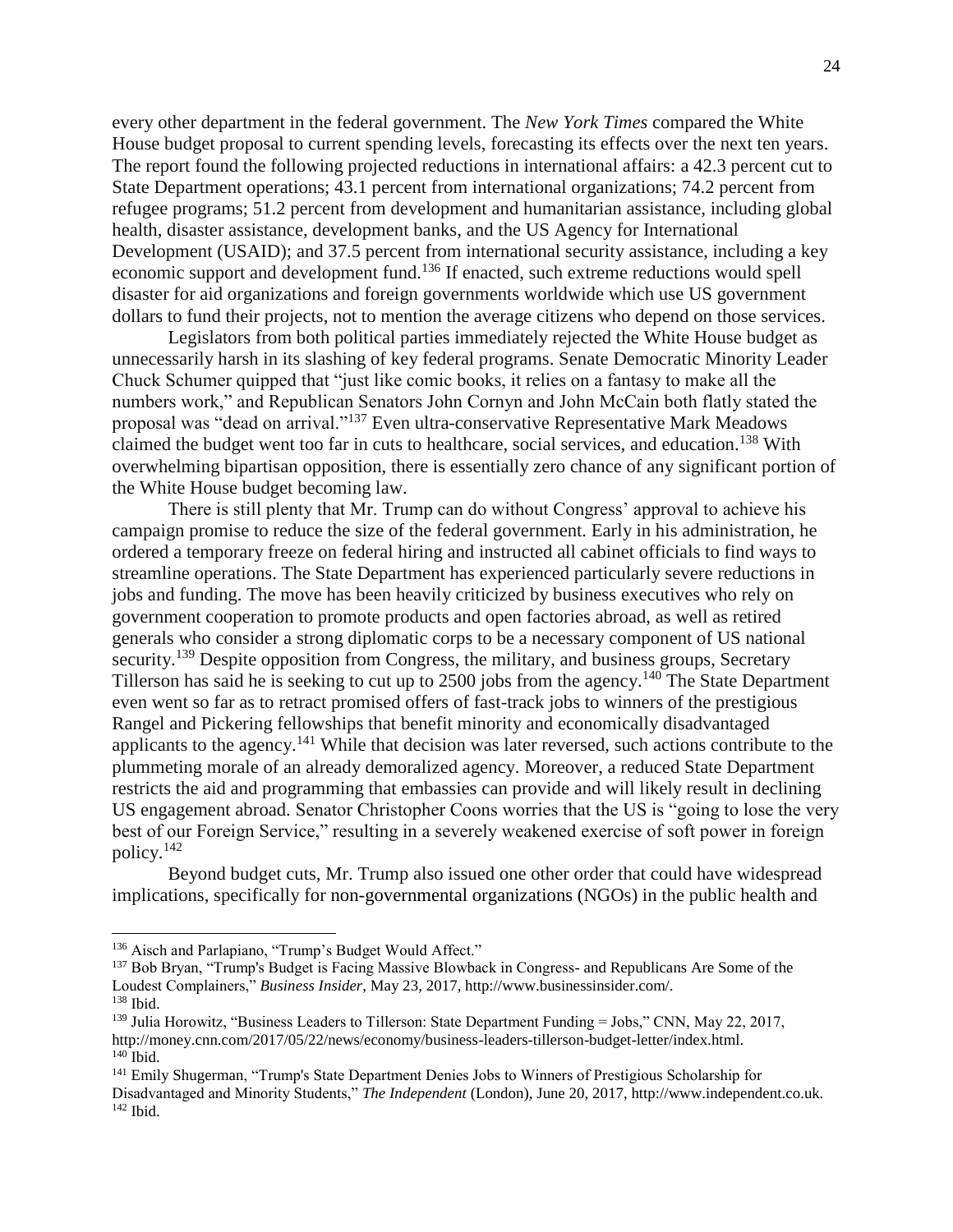development sectors. Just a few days after taking office, the president reinstated the so-called "Mexico City Policy," which has been enforced by Republican presidents and lifted by Democratic presidents since Ronald Reagan first instituted the measure in the 1980s. The policy requires NGOs to certify that they will not "perform or actively promote abortion as a method of family planning" as a precondition for receiving US government health and family planning assistance.<sup>143</sup> If they cannot do so, they must refuse the funding. Mr. Trump's memo expands the scope of this order to "global health assistance furnished by all departments or agencies," greatly increasing its impact. <sup>144</sup> In 2016, the US dispensed \$8 billion in funding to health services and projects that would now be affected by this order, compared to the \$600 million in family planning services that were previously impacted.<sup>145</sup> The expansion now affects a variety of services worldwide, such as maternal and child health, nutrition, family planning, and the prevention of HIV/AIDS, tuberculosis, and tropical diseases.

Existing evidence on the policy suggests it may have unintended and severe consequences for the people that rely on NGOs for health services. One study of the Mexico City Policy's effects in sub-Saharan Africa found that abortions actually increased, probably because organizations that were forced to refuse US funding had to cut back on contraceptives and family planning services.<sup>146</sup> Anecdotal and qualitative evidence also suggests that providers who fall under the policy have to close clinics, interrupt medical supply chains, and restrict their activities because of lack of funds. As a result, women experience reduced access to healthcare generally and family planning and maternal care specifically, leading to poorer health outcomes.<sup>147</sup>

In sum, the Trump administration's turn inward has yielded potentially damaging budget proposals and short-sighted actions in the diplomacy and international development spheres. The US has made small overtures to Colombia, Argentina, and Peru, and Mr. Tillerson claims the US wants to maintain friendly relations with Latin American nations. Mr. Trump and Mr. Ross have thus far focused most of their attention on protectionist trade dispute decisions and positioning for the NAFTA renegotiation. Meanwhile, cuts to the State Department and the restriction of aid through the Mexico City Policy inhibits US diplomacy efforts and leaves it reliant on more blunt foreign policy instruments such as tariffs, immigration crackdowns, and military action. This shift will also disproportionately harm people that depend on NGO-led health and development projects in developing countries in Latin America, Africa, and Asia.

#### **7. Conclusion**

 $\overline{a}$ 

The preceding discussion of trade in the Era of Trump leads to a few solid conclusions amidst all the uncertainty generated by this US administration. First, Mr. Trump's government reverses a seventy-year trend in US foreign policy towards globalism and multilateral cooperation. The president has distanced the United States from international organizations and

<sup>&</sup>lt;sup>143</sup> "The Mexico City Policy: An Explainer," The Henry J. Kaiser Family Foundation, published June 1, 2017, http://www.kff.org/global-health-policy/fact-sheet/mexico-city-policy-explainer/.

<sup>&</sup>lt;sup>144</sup> Memo of Jan 23, 2017, "The Mexico City Policy," 82 Fed. Reg. 8495 (Jan. 25, 2017).

<sup>&</sup>lt;sup>145</sup> "The Mexico City Policy: An Explainer."

<sup>146</sup> Eran Bendavid, Patrick Avila, and Grant Miller, "United States aid policy and induced abortion in sub-Saharan Africa," *Bulletin of the World Health Organization* 89 (Sept. 27, 2011): 873-880C.

<sup>&</sup>lt;sup>147</sup> "Impact of Trump's Global Gag Rule on Women's Health," Center for Health and Gender Equity, last updated May 2017,

http://www.genderhealth.org/files/uploads/change/publications/GGR\_Fact\_Sheet\_UPDATED\_March\_7\_2017.pdf.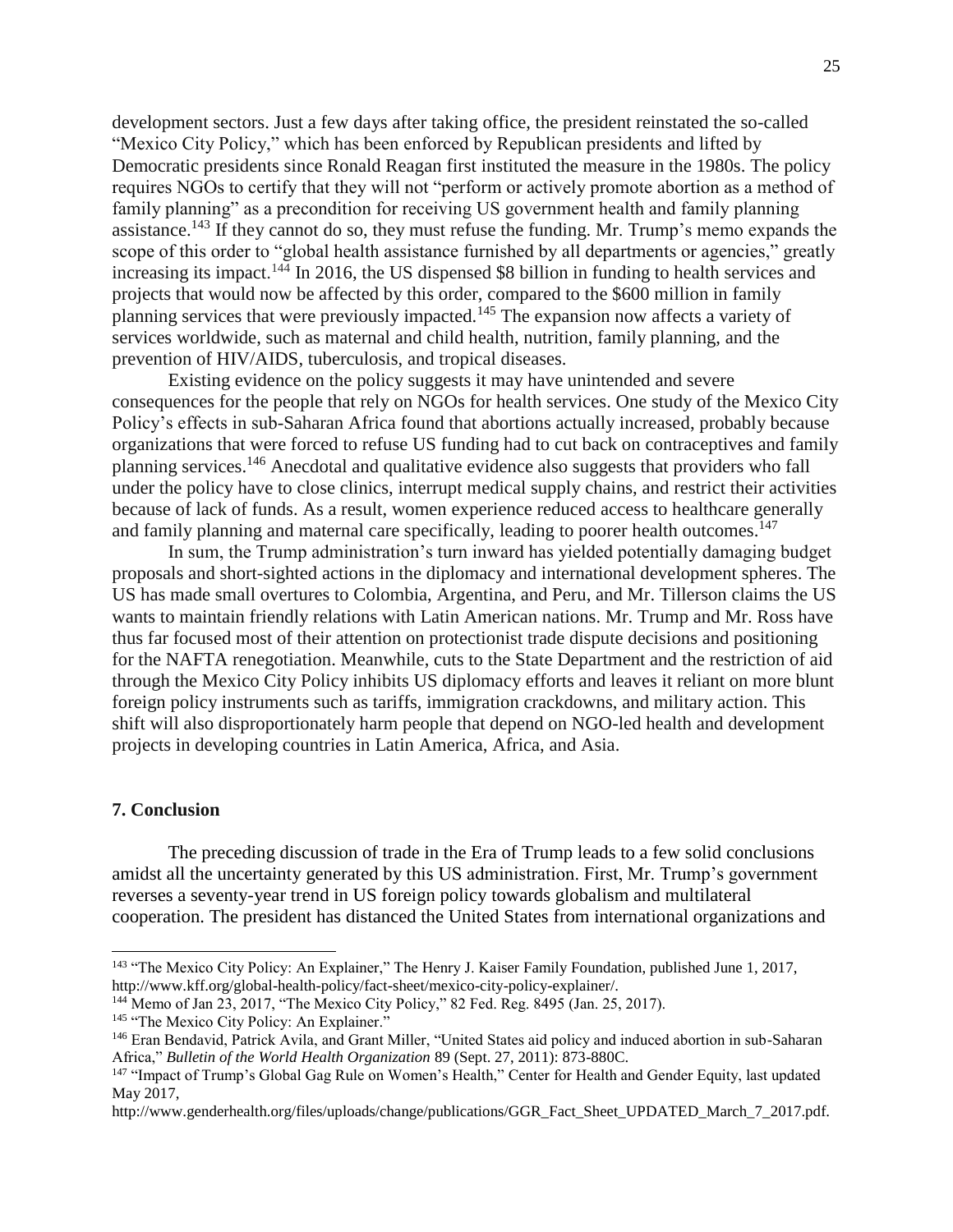agreements, as evidenced by his withdrawal from the TPP and the Paris Climate Agreement and his intent to renegotiate NAFTA. Second, his nationalist and protectionist public statements are not merely rhetoric, but represent a true inward-looking reorientation of US policy. Beyond international agreements, the multiple examples given in this paper of Commerce Department investigations into foreign imports of sugar, steel, aircraft, and lumber prove that Wilbur Ross' department has taken a hard-line stance in keeping with Mr. Trump's obsession with "fairness." The appointment of the tough but savvy Robert Lighthizer as Trade Representative sends a clear signal that the administration intends to take a firm hand in NAFTA renegotiations as well. Third, the Trump administration prefers to negotiate bilaterally. The president and some of his key advisors believe that any multilateral institution operated by foreigners can only serve to drain resources away from the US and constrain its freedom of action. Any approach to this government that goes through international organizations or agreements will be seen with suspicion in the Trump White House.

Latin American nations eyeing their northern neighbor with alarm can still find reason for hope. Yes, the recent anti-globalization trend in the US and Western Europe threatens an opposing trend in the Global South toward greater integration and cooperation. However, intelligent negotiators like Argentina's Mauricio Macri have already found openings to deal on more or less favorable terms with the Trump administration. The Trump administration has thus far moderated its tone and lines of approach just enough to avoid the catastrophic trade wars predicted by some journalists and academics just after the 2016 election. Meanwhile, the survival of the TPP indicates that "mega-agreements" still have a role to play as templates for future multilateral trade negotiations. Brazil and its neighbors also have a safety net of other export options in China, India, Europe, and Southeast Asia. With the election of centrist Emmanuel Macron to the French presidency and the strong showing by Britain's Liberal Party in June parliamentary elections, Europe in particular might yet survive as a world leader of the globalist agenda and a target for new trade partnerships based on international cooperation.

Several other matters are important to understand in concluding this discussion on Trump and trade. The first is that the United States federal government is still missing hundreds of key employees, as the White House has yet to nominate candidates for a wide variety of high-level and mid-level positions. This leaves federal agencies like the State Department and the Commerce Department short-staffed and less able to execute on the president's agenda. On a purely logistical level, the government is thus somewhat handicapped in how much it can assert itself on the world stage. The second is that, by all accounts, Donald Trump is profoundly uninterested in the subtleties and difficulties of actually governing as the President of the United States. White House aides seem to spend most of their time trying to distract him enough so that he doesn't insult another country's leader on Twitter or leak sensitive intelligence to foreign diplomats. Reports even indicate that government agencies have resorted to inserting Mr. Trump's name as many times as possible into memos so that he will stay interested while reading them.

The combination of these two factors results in a paradox: the US President does not want to take an active role in the day-to-day affairs of government, but he also lacks the necessary staff under him to fully execute his agenda on trade and other issues. With the constant threat of the Russia investigation also occupying Mr. Trump's time and attention, cabinet officials like Commerce Secretary Ross and USTR Lighthizer have even more responsibility and authority than they might under a typical US administration. As Mexican and Canadian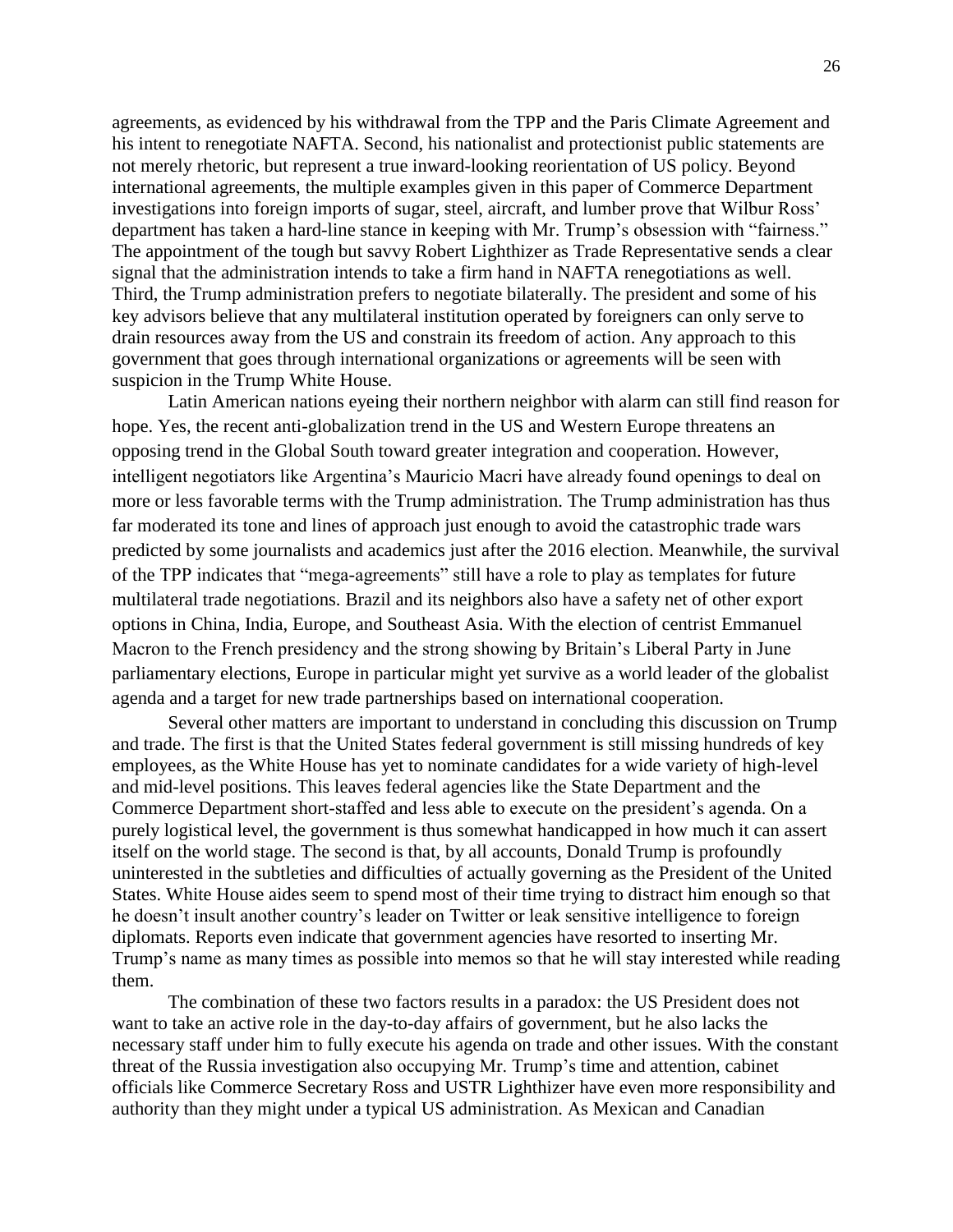negotiators are already aware, it is essential for foreign nations to establish relationships directly with these officials and with individual members of Congress. With a United States government in such disarray, the door is open for another nation or group of nations to take the lead in world trade and diplomacy.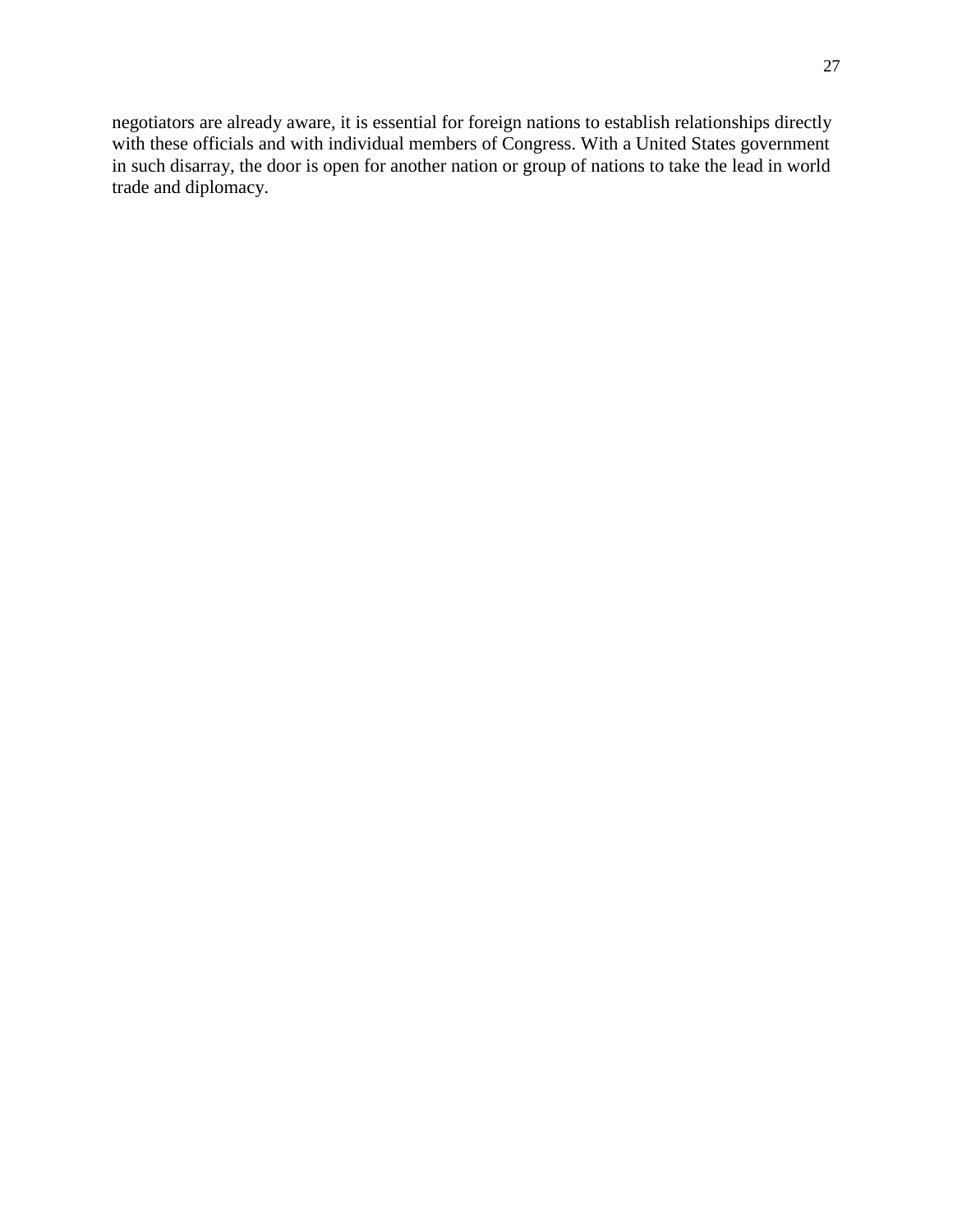## **Appendix 1: Abbreviations and Acronyms**

APEC: Asia-Pacific Economic Cooperation BAT: Border adjustment tax BNDES: Banco Nacional de Desenvolvimento Econômico e Social FARC: Fuerzas Armadas Revolucionarias de Colombia IMF: International Monetary Fund IPR: Intellectual property rights MDIC: Ministério da Indústria, Comércio Exterior e Serviços NAFTA: North American Free Trade Agreement NEC: White House National Economic Council NGO: Non-governmental organization NTC: White House National Trade Council OECD: Organization for Economic Cooperation and Development PAC: Programa de Aceleração do Crescimento PMDB: Partido do Movimento Democrático Brasileiro PT: Partido dos Trabalhadores SOE: State-owned enterprise TPA: Trade Promotion Authority TPP: Trans-Pacific Partnership USAID: US Agency for International Development USDA: United States Department of Agriculture USITC: United States International Trade Commission USP: Universidade de São Paulo USTR: United States Trade Representative WTO: World Trade Organization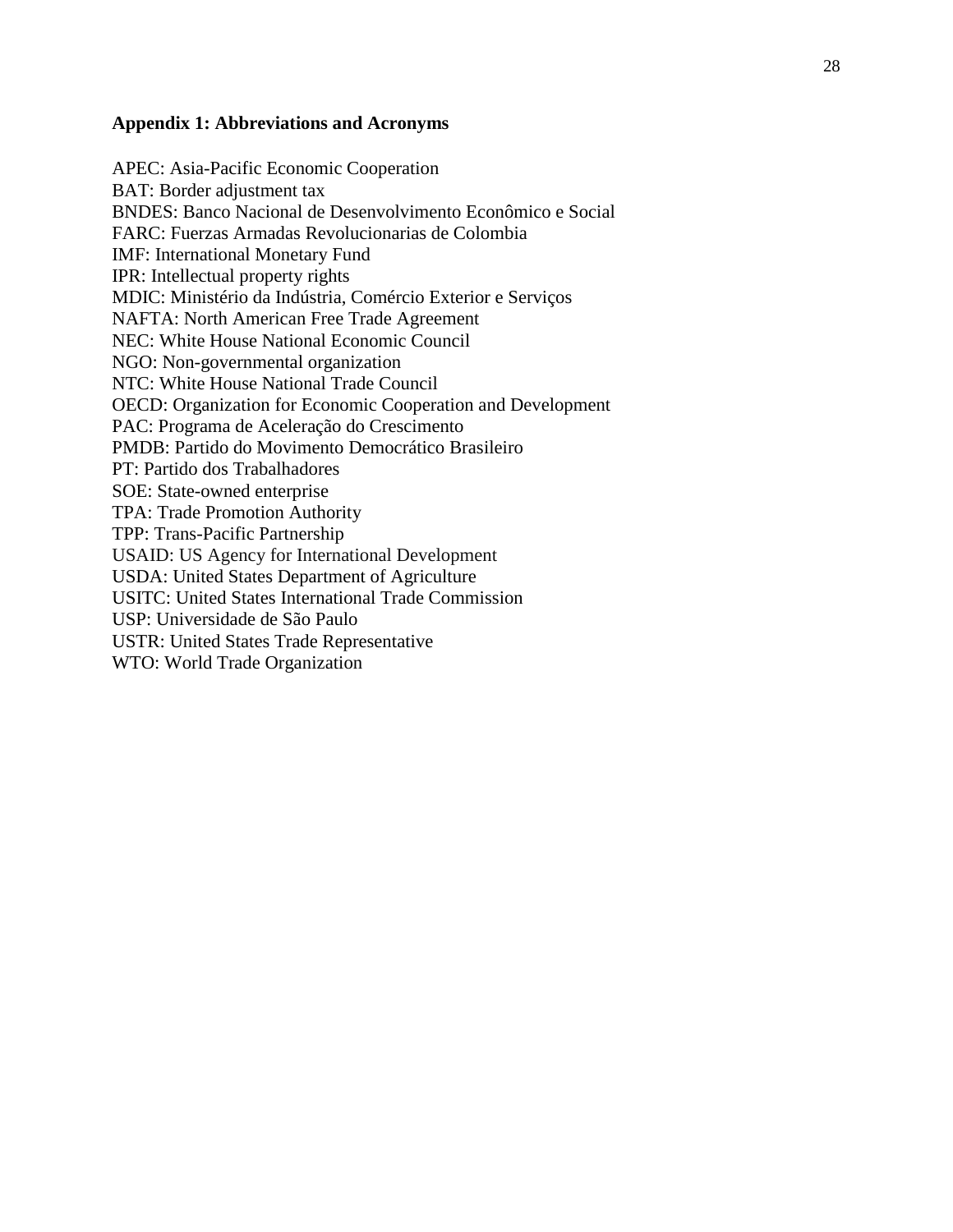# **Appendix 2: Donald Trump's Executive Orders on Trade and Other Economic Issues**

March 28, 2017: "Promoting Energy Independence and Economic Growth"<sup>148</sup>

● Negates Barack Obama's Exec. Orders on stricter pollution and energy regulations and directs the Department of the Interior, the Department of Energy, and the Environmental Protection Agency to cut regulations on US energy companies.

March 31, 2017: "Establishing Enhanced Collection and Enforcement of Antidumping and Countervailing Duties and Violations of Trade and Customs Laws"<sup>149</sup>

- Notes that importers who evade US duties cost the federal government \$2.3 billion in 2015.
- Directs The Secretary of Homeland Security to develop a plan to penalize importers who evade antidumping or countervailing duty liability, including proposed interdiction methods.
- Directs the Attorney General to reallocate more resources to the prosecution of trade law violations.

March 31, 2017: "Omnibus Report on Significant Trade Deficits"<sup>150</sup>

- States that "free and fair trade is critical to the Nation's prosperity," and asserts that the United States has not gotten its fair share under WTO rules and other international agreements, citing the country's \$700 billion trade deficit.
- Instructs the Secretary of Commerce and the US Trade Representative to produce a report on the causes of bilateral trade deficits within 90 days of the Order. The report will:
	- Identify trade partners with whom the United states had a trade deficit in 2016.
	- Assess causes of deficit, including: "differential tariffs, non-tariff barriers, injurious dumping, injurious government subsidization, intellectual property theft, forced technology transfer, denial of worker rights and labor standards."
	- Determine if the trade partner's practices discriminate against US companies.
	- Assess impact on "manufacturing and defense industrial bases," employment, and wages.
	- Identify the specific imports and practices "that may be impairing the national security of the United States."

April 18, 2017: "Buy American and Hire American"<sup>151</sup>

- "It shall be the policy of the executive branch to maximize...through terms and conditions of Federal financial assistance awards and Federal procurements, the use of goods, products, and materials produced in the United States."
- "The Secretary of State, the Attorney General, the Secretary of Labor, and the Secretary of Homeland Security shall...propose new rules and issue new guidance...to protect the interests of United States workers in the administration of our immigration system, including through the prevention of fraud or abuse."

<sup>148</sup> Exec. Order No. 13,783, 82 Fed. Reg. 16,093 (Mar. 31, 2017).

<sup>149</sup> Exec. Order No. 13,785, 82 Fed. Reg. 16,719 (Apr. 5, 2017).

<sup>150</sup> Exec. Order No. 13,786, 82 Fed. Reg. 16,721 (Apr. 5, 2017).

<sup>151</sup> Exec. Order No. 13,788, 82 Fed. Reg. 18,837 (Apr. 21, 2017).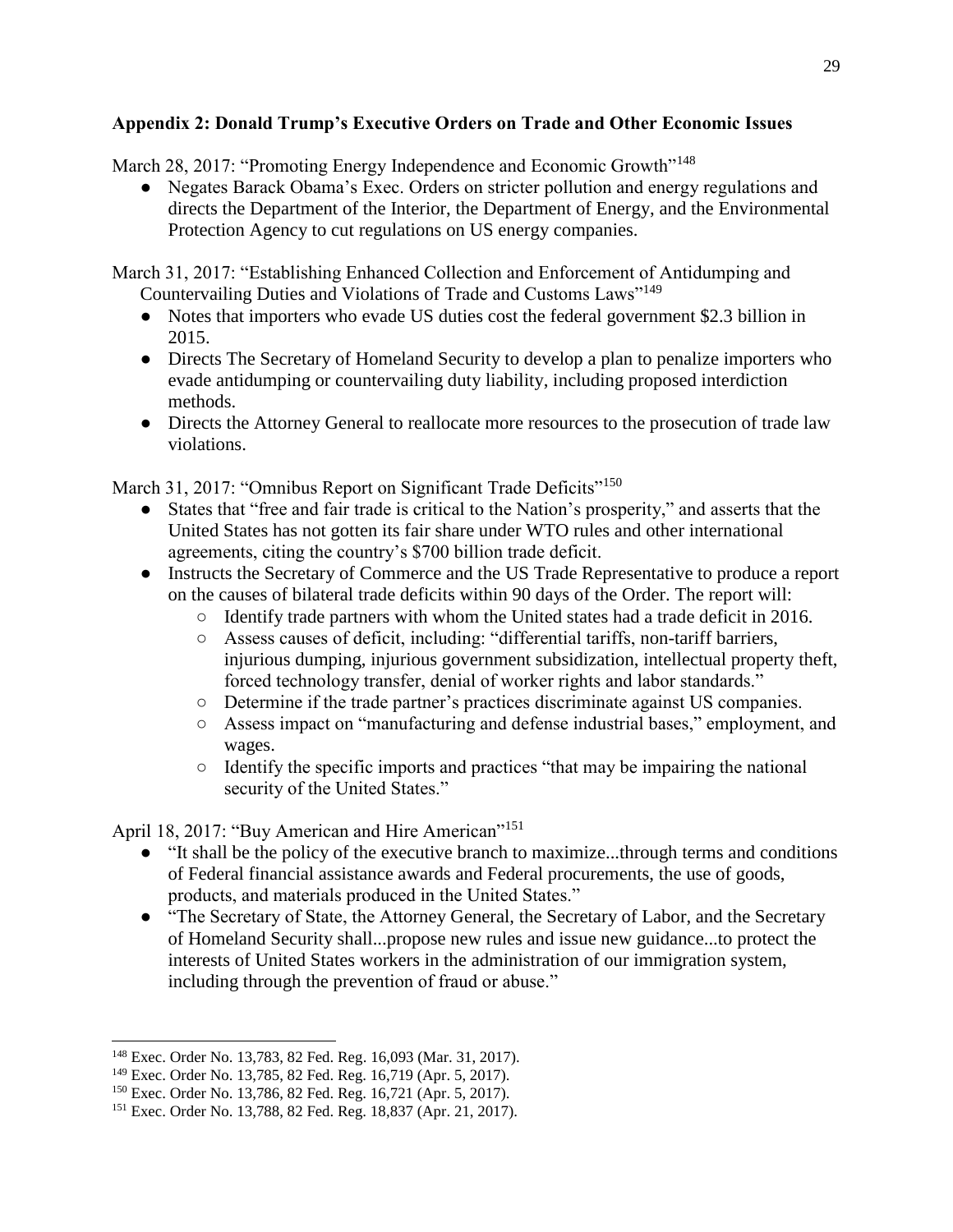April 28, 2017: "Implementing an America-First Offshore Energy Strategy"<sup>152</sup>

● Ease regulations and roll back previous Exec. Orders that placed barriers to expansion of oil exploration in protected marine areas.

April 29, 2017: "Addressing Trade Agreement Violations and Abuses"<sup>153</sup>

- "Every trade agreement and investment agreement entered into by the United States, and all trade relations and trade preference programs of the United States, should enhance our economic growth, contribute favorably to our balance of trade, and strengthen the American manufacturing base."
- Blames previous trade agreements for "large and persistent trade deficits, a lack of reciprocal treatment of American goods and investment, the offshoring of factories and jobs, the loss of American intellectual property and reduced technological innovation, downward pressure on wage and income growth, and an impaired tax base."
- USTR and the Secretary of Commerce will conduct "performance reviews" of every trade agreement and every WTO country with which the US has a bilateral trade deficit in order to identify:
	- Violations "that are harming American workers or domestic manufacturers, farmers, or ranchers; harming our intellectual property rights; reducing our rate of innovation; or impairing domestic research and development;"
	- "Unfair treatment by trade and investment partners;"
	- "Instances where a trade agreement, investment agreement, trade relation, or trade preference program has failed with regard to such factors as predicted new jobs created, favorable effects on the trade balance, expanded market access, lowered trade barriers, or increased United States exports."

April 29, 2017: "Establishment of Office of Trade and Manufacturing Policy"<sup>154</sup>

- Establishes the OTMP "to defend and serve American workers and domestic manufacturers while advising the President on policies to increase economic growth, decrease the trade deficit, and strengthen the United States manufacturing and defense industrial bases."
- The office will also "help improve the performance of the executive branch's domestic procurement and hiring policies, including through the implementation of the policies described in Executive Order 13788" ("Buy American and Hire American").

<sup>152</sup> Exec. Order No. 13,795, 82 Fed. Reg. 20,815 (May 3, 2017).

<sup>153</sup> Exec. Order No. 13,796, 82 Fed. Reg. 20,819 (May 4, 2017).

<sup>154</sup> Exec. Order No. 13,797, 82 Fed. Reg. 20,821 (May 4, 2017).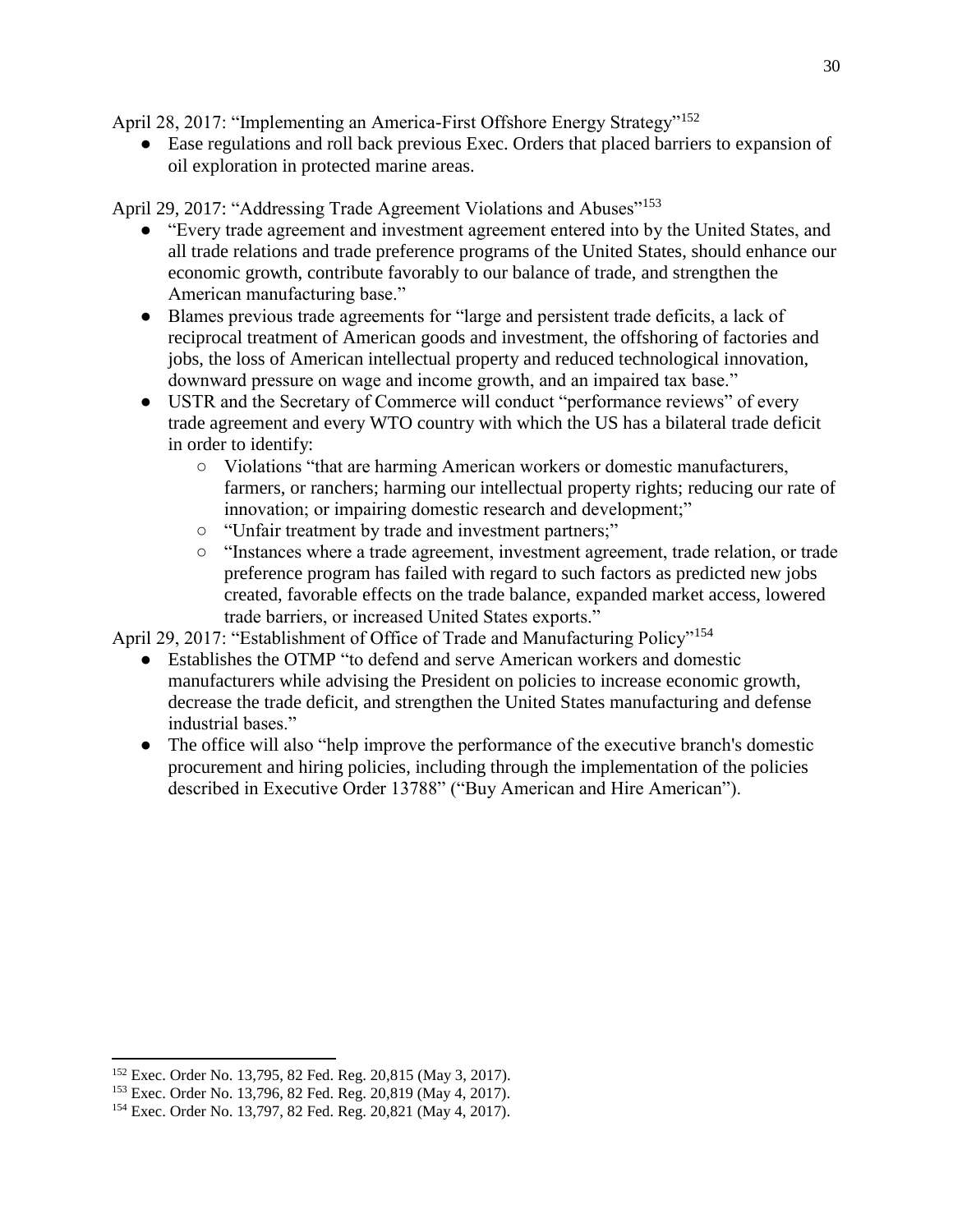#### **Selected Bibliography**

- Bendavid, Eran, Patrick Avila, and Grant Miller. "United States aid policy and induced abortion in sub-Saharan Africa." *Bulletin of the World Health Organization* 89 (Sept. 27, 2011): 873- 880C.
- Dix-Carneiro, Rafael, Rodrigo Soares, and Gabriel Ulyssea. "Economic Shocks and Crime: Evidence from the Brazilian Trade Liberalization." NBER Working Paper 23400, National Bureau of Economic Research, Cambridge, MA, 2017. http://www.nber.org/papers/w23400.
- Gutiérrez, Gerónimo. "Mexico-U.S. Relations Today: Opportunities and Challenges." Speech at Georgetown University, Washington, DC, April 12, 2017.
- Hufbauer, Gary. "Trade, security, and the U.S.-Mexico relationship." Panel event at the Brookings Institution, Washington, DC, May 25, 2017.
- LatinNews Reports. "Latin American Regional Report: Brazil & Southern Cone," May 2017, https://www.latinnews.com/.
- ———. "Latin American Weekly Report," January 19, 2017. https://www.latinnews.com/. ———. "Latin American Weekly Report," May 25, 2017, https://www.latinnews.com/.
- Lafer, Celso. "Os EUA na Era Trump: Impactos para o Mundo." Speech at the Escola da Economia de São Paulo da Fundação Getúlio Vargas, São Paulo, Brazil, February 10, 2017, http://ccgi.fgv.br/sites/ccgi.fgv.br/files/file/Events/1-Ebook-EUA-Trump-Impactos.pdf.
- Lima-Campos, Aluisio. "A Política Comercial de Trump." Presentation at the Escola da Economia de São Paulo da Fundação Getúlio Vargas, São Paulo, Brazil, February 10, 2017, http://ccgi.fgv.br/sites/ccgi.fgv.br/files/file/Events/1-Ebook-EUA-Trump-Impactos.pdf.
- Morici, Peter. Interview by Jacob M. Schlesinger. *Wall Street Journal*, May 9, 2017. https://www.wsj.com/articles/how-trade-will-change-under-trump-1494381661.
- Office of the United States Trade Representative, "Draft," accessed June 13, 2017, http://online.wsj.com/public/resources/documents/Nafta-draft-Congress-letter.pdf.
- ———. "USTR: Trump Administration Announces Intent to Renegotiate the North American Free Trade Agreement." Press release, May 18, 2017.
- https://ustr.gov/sites/default/files/files/Press/Releases/NAFTA%20Notification.pdf.
- Ortiz-Mena, Antonio. "Trade, security, and the U.S.-Mexico relationship." Panel event at the Brookings Institution, Washington, DC, May 25, 2017.
- Peters, Gerhard and John T. Woolley. "Executive Orders." *The American Presidency Project*, edited by John T. Woolley and Gerhard Peters. Santa Barbara, CA: 2017. http://www.presidency.ucsb.edu/data/orders.php.
- Primo Braga, Carlos Alberto. "Os EUA na Era Trump: Qual é a estratégia com relação ao comércio internacional." Presentation at the Escola da Economia de São Paulo da Fundação Getúlio Vargas, São Paulo, Brazil, February 10, 2017,
	- http://ccgi.fgv.br/sites/ccgi.fgv.br/files/file/Events/1-Ebook-EUA-Trump-Impactos.pdf.
- PRS Group. *Brazil: Country Report*. East Syracuse, N.Y.: PRS Group, Political Risk Services, 2016.
- Reid, Michael. *Brazil: The Troubled Rise of a Global Power*. New Haven: Yale University Press, 2014.
- Solís, Mireya. "Trade, security, and the U.S.-Mexico relationship." Panel event at the Brookings Institution, Washington, DC, May 25, 2017.
- Thorstensen, Vera. "Impactos de Acordos Comerciais com EUA e UE." Speech at the American Chamber of Commerce for Brazil (Amcham), São Paulo, Brazil, May 11, 2016.